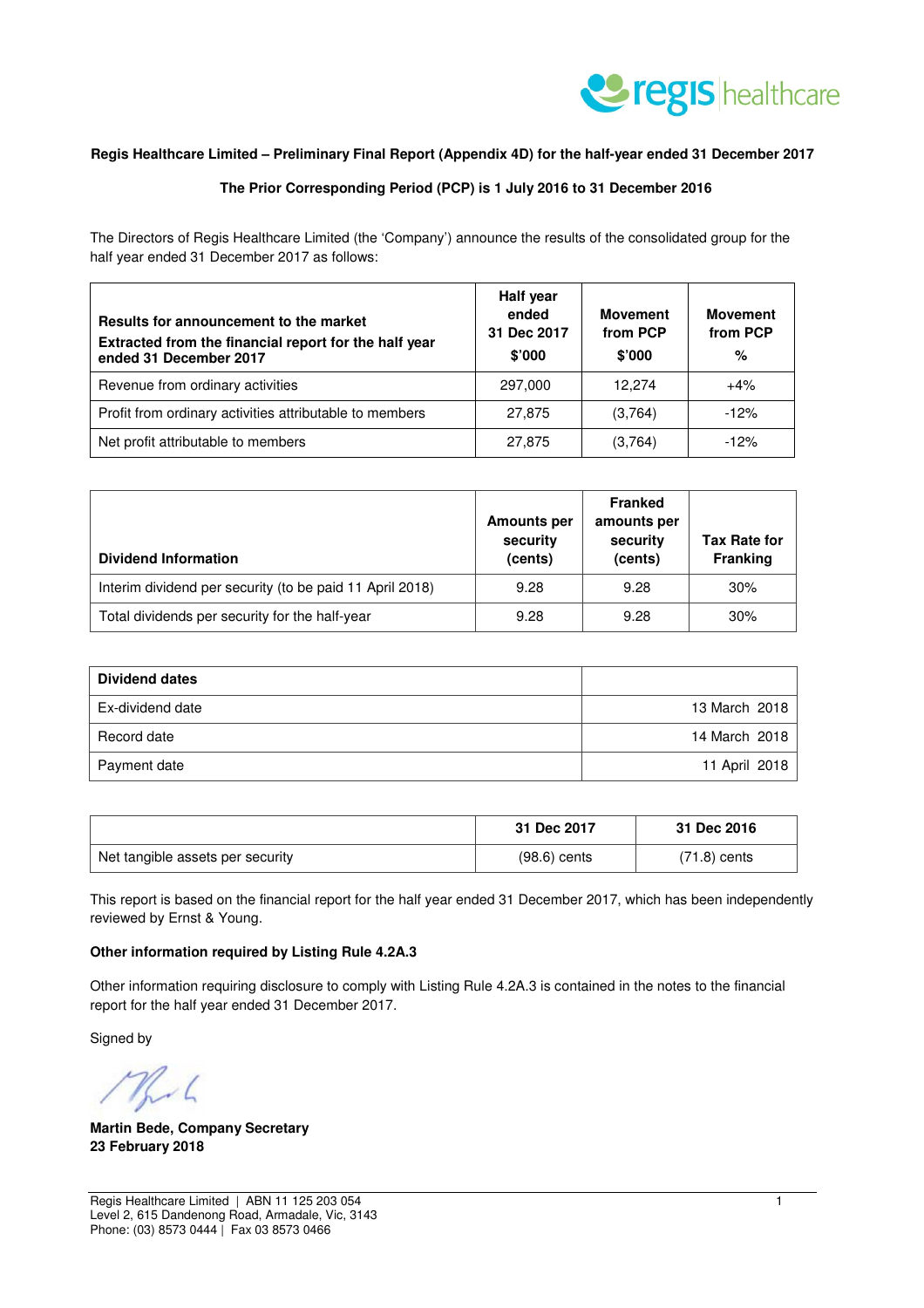# REGIS HEALTHCARE LIMITED

ABN 11 125 203 054

FINANCIAL REPORT FOR THE HALF-YEAR ENDED 31 DECEMBER 2017

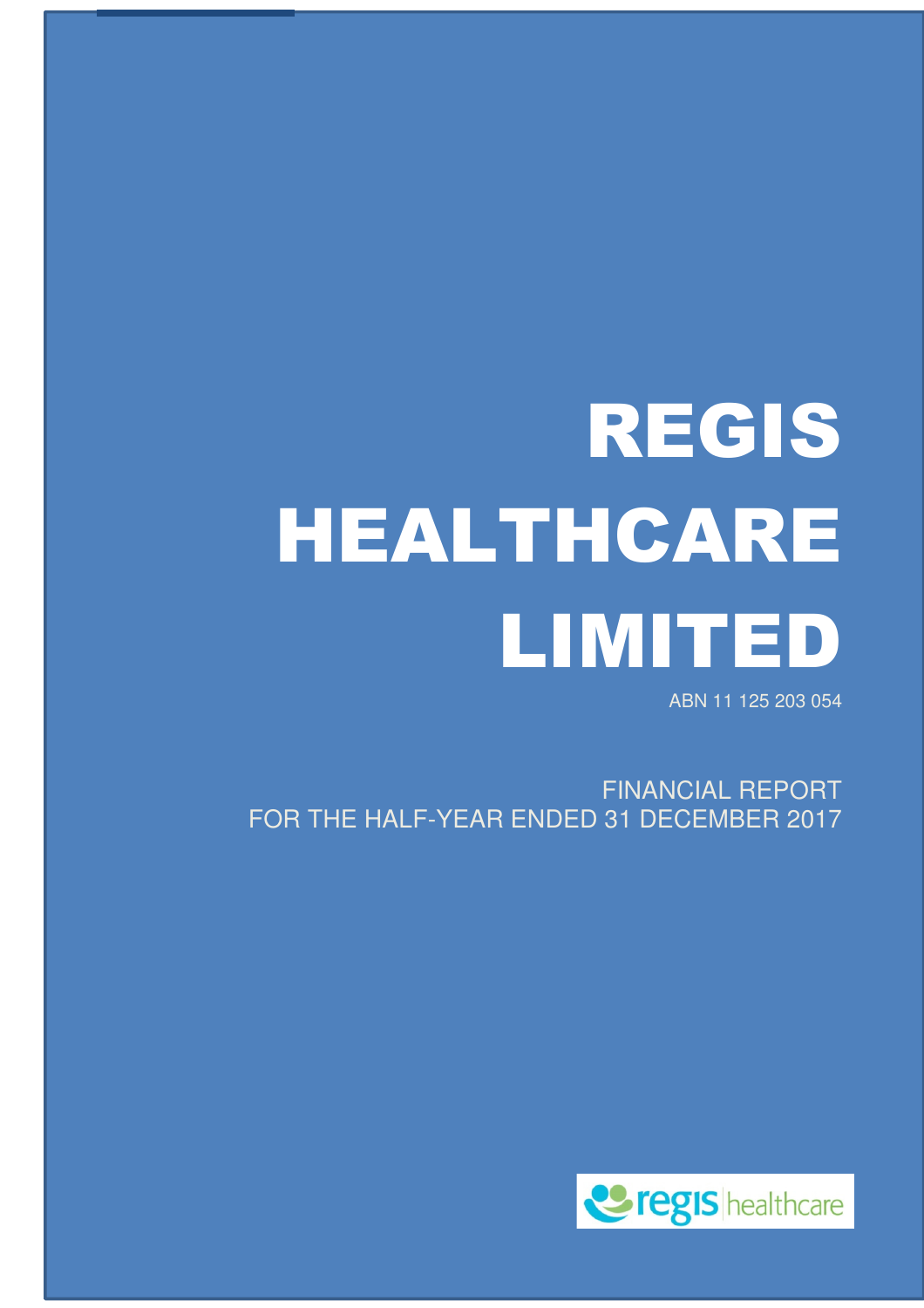

### FINANCIAL REPORT CONTENTS

| AUDITOR'S INDEPENDENCE DECLARATION TO THE DIRECTORS OF REGIS HEALTHCARE LIMITED 5 |  |
|-----------------------------------------------------------------------------------|--|
| CONSOLIDATED STATEMENT OF PROFIT OR LOSS AND OTHER COMPREHENSIVE INCOME 6         |  |
|                                                                                   |  |
|                                                                                   |  |
|                                                                                   |  |
|                                                                                   |  |
|                                                                                   |  |
|                                                                                   |  |
|                                                                                   |  |
|                                                                                   |  |
|                                                                                   |  |
|                                                                                   |  |
|                                                                                   |  |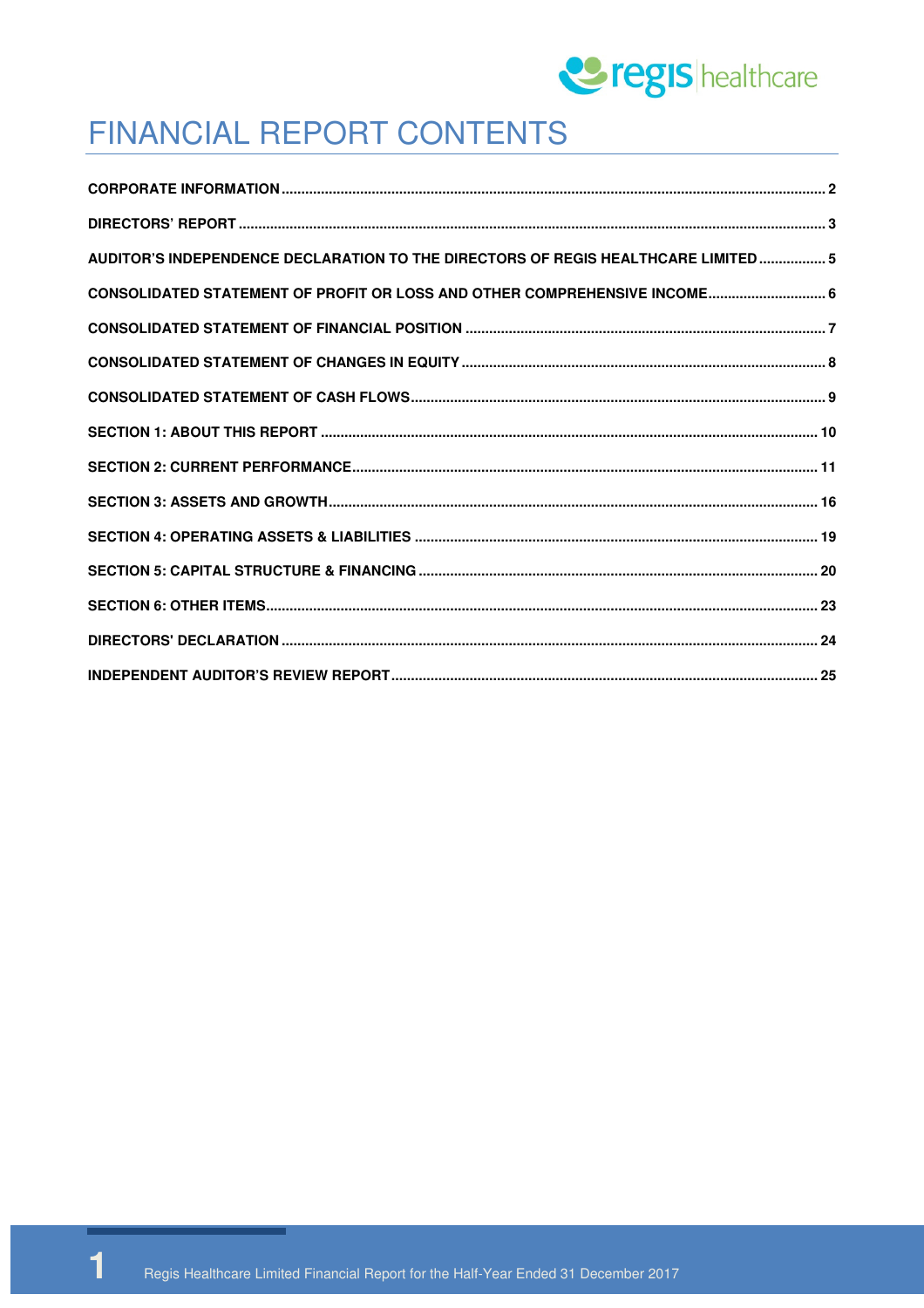

# CORPORATE INFORMATION

| <b>DIRECTORS</b> |                                  |
|------------------|----------------------------------|
| Mark A Birrell   | Chairman, Non-Executive Director |
| Ross J Johnston  | Managing Director and CEO        |
| Bryan A Dorman   | Non-Executive Director           |
| Sylvia Falzon    | Non-Executive Director           |
| Graham K Hodges  | Non-Executive Director           |
| lan G Roberts    | Non-Executive Director           |

#### **COMPANY SECRETARY**

Martin Bede

#### **REGISTERED OFFICE / PRINCIPAL PLACE OF BUSINESS**

Level 2, 615 Dandenong Road, Armadale VIC 3143

#### **SHARE REGISTRY**

Link Market Services Limited Tower 4 727 Collins Street Docklands VIC 3008 Phone: 1300 554 474

#### **STOCK EXCHANGE LISTING**

Regis Healthcare Limited shares are listed on the Australian Securities Exchange (ASX code: REG).

#### **AUDITORS**

Ernst & Young 8 Exhibition Street Melbourne VIC 3000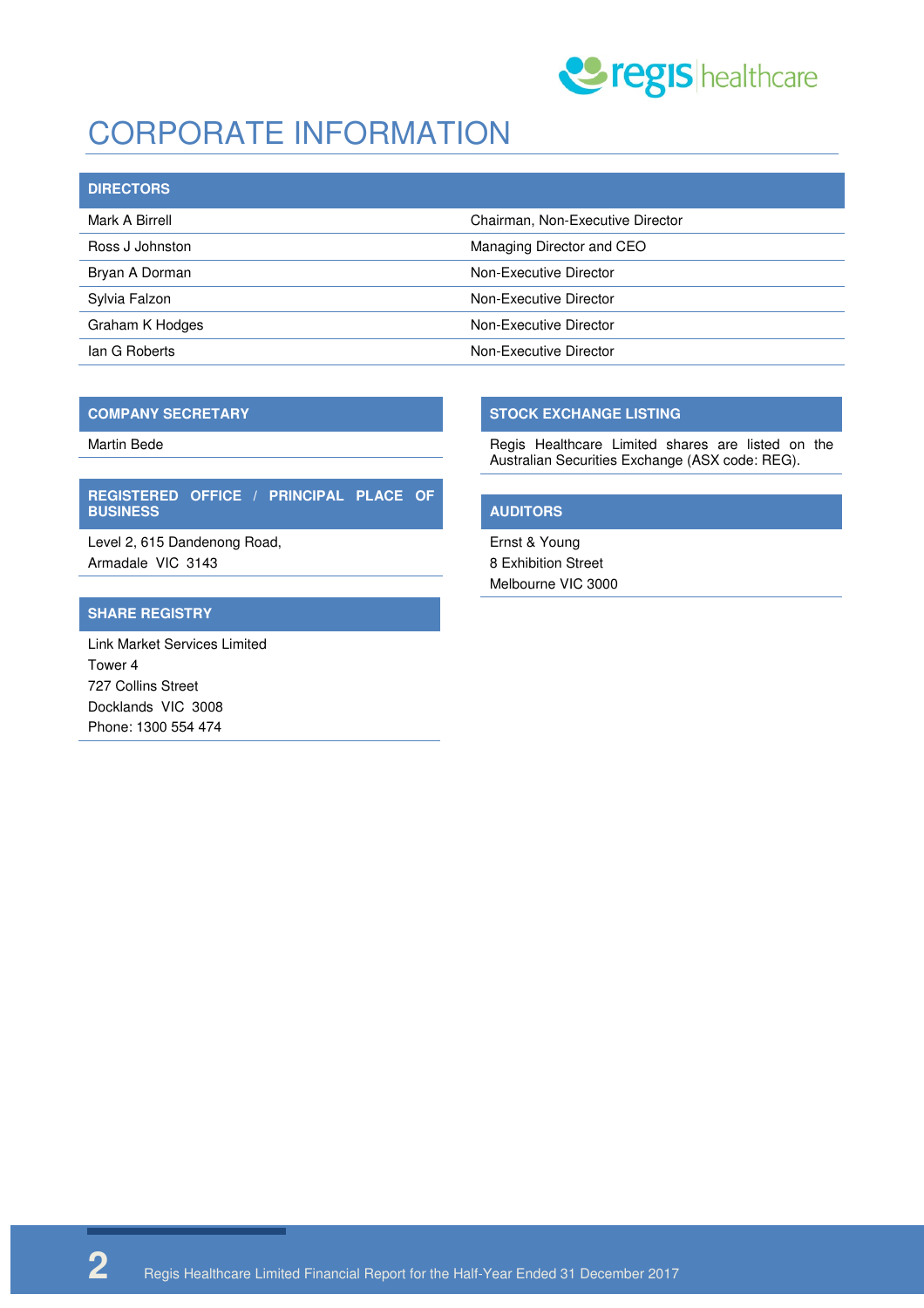

### DIRECTORS' REPORT

Your directors present their report on Regis Healthcare Limited (the Company) and its controlled entities (the Group) for the half-year ended 31 December 2017.

#### **DIRECTORS**

The names of directors (collectively, the Board) in office at any time during or since the end of the financial period are:

| <b>NAME</b>          | <b>ROLE</b>                                       |
|----------------------|---------------------------------------------------|
| Mark A Birrell       | Chairman, Non-Executive Director                  |
| Ross J Johnston      | Managing Director and CEO                         |
| Bryan A Dorman       | Non-Executive Director                            |
| <b>Trevor Gerber</b> | Non-Executive Director (resigned 1 November 2017) |
| Sylvia Falzon        | Non-Executive Director                            |
| Graham K Hodges      | Non-Executive Director (appointed 25 August 2017) |
| lan G Roberts        | Non-Executive Director                            |

#### **PRINCIPAL ACTIVITIES**

The Group's principal activity during the period was the ownership and operation of residential aged care facilities and retirement villages. There were no significant changes to these activities during the period.

#### **REVIEW AND RESULTS OF OPERATIONS**

As at 31 December 2017, the Group owned and operated 58 aged care facilities, had 6,436 operational places and provided services in seven States and Territories.

During the period, Regis continued to execute on its growth strategy as follows:

- The Presbyterian Care Tasmania business was acquired on 1 August 2017. This business consisted of three aged care facilities located in Hobart and Launceston comprising 287 aged care places, a small retirement village and some home care packages; and
- Increases in operational places were delivered from new developments.

A summary of the financial results for the half year period to 31 December 2017 is below:

| <b>FOR THE HALF YEAR ENDED</b>                          |             | ADJUSTED <sup>2</sup> |
|---------------------------------------------------------|-------------|-----------------------|
|                                                         | 31 DEC 2017 | 31 DEC 2016           |
|                                                         | \$'000      | \$'000                |
| Reported <sup>1</sup> Revenue                           | 297,000     | 284,726               |
| Reported <sup>1</sup> Profit after tax for the period   | 27,875      | 31,639                |
| Normalised <sup>1</sup> Profit after tax for the period | 30.516      | 31,639                |
| Normalised <sup>1</sup> Earnings Per Share              | 10.15 cents | 10.53 cents           |

Regis recorded a profit after income tax for the half year period of \$27,875,000 (2016: \$31,639,000). Total revenue for the period was \$297,000,000, which represents an increase of \$12,274,000 or 4% against the previous corresponding period.

The normalised profit after tax of the Group for the half year period ended 31 December 2017 is \$30,516,000 (2016: \$31,639,000), which includes an adjustment to take account of the one off acquisition related costs of \$2,641,000 associated with the Presbyterian Care Tasmania acquisition. This normalised financial information is provided to assist readers to better understand the financial performance of the underlying business and is summarised in the table above. There were no normalisation adjustments to the reported profit after tax of the Group for the half year period ended 31 December 2016<sup>2</sup>.

The normalised profit after tax of the Group for the half year ended 31 December 2017 was broadly in line with prior period resulting from improvements in earnings from greenfield developments in the later stages of ramp up, income initiatives and strong cost control. These were offset by occupancy pressure and the increased impact of the Government funding cuts.

 1 The use of the terms 'reported' refers to IFRS financial information and 'normalised' to non-IFRS financial information. Normalised earnings are categorised as non-IFRS financial information prepared in accordance with ASIC Regulatory Guide 230 – Disclosing non-IFRS financial information, issued in December 2011. Normalised earnings have been adjusted from the reported information to assist readers to better understand the financial performance of the underlying business in each financial year. The non-IFRS financial information, while not subject to an audit or review, has been extracted from the financial report, which has been subject to review by our external auditors.

 $^2$  Certain comparative amounts for the half year ended 31 December 2016 have been adjusted as a result of the change in accounting policy from the cost method to the revaluation method of valuing investment property that was initially adopted in the Group's annual financial report for the year ended 30 June 2017 Refer to Note 6.2 to the financial statements for further information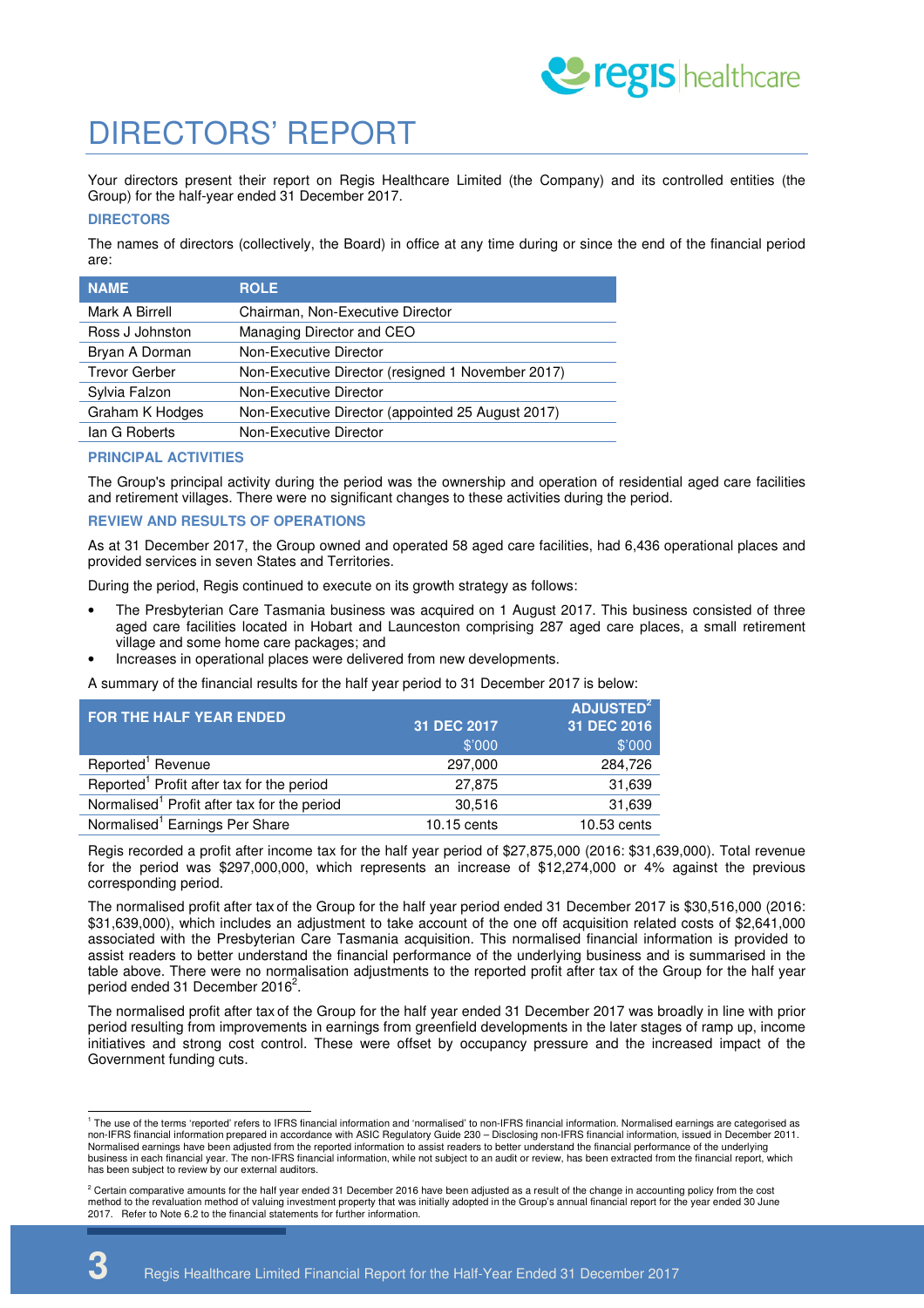

#### **CASH FLOW AND CAPITAL EXPENDITURE**

The Group's principal sources of funds were cash flow from operations (including RADs) and utilisation of existing bank facilities. Net cash flows from operating activities for the period were \$91,285,000 (2016: \$118,332,000). RAD, accommodation bond and ILU/ILA entry contribution net inflows for the six month period to 31 December 2017 were \$23,206,000.

During the period, the Group invested \$143,308,000 in capital expenditure for:

- The acquisition of Presbyterian Care Tasmania;
- The development of new facilities;
- Significant refurbishment of existing facilities; and
- Ongoing maintenance capital expenditure at our existing facilities.

In August 2017, the Group increased the capacity and tenor of its existing syndicated bank debt facilities. Total commitments have increased by \$145,000,000 to \$515,000,000.

The Group's cash position and available debt facilities are expected to provide sufficient liquidity to meet the Group's currently anticipated cash flow requirements.

#### **DEVELOPMENT ACTIVITY**

Regis is continuing to drive growth through its greenfield development program and through expanding and reconfiguring its existing portfolio of facilities and retirement villages.

At Regis Chelmer (Brisbane, 120 operational places), construction was completed during the period and the facility has been in operation since 4 December 2017.

Development at Regis Woodlands (Perth) and Regis Burnside (Adelaide) continued during the period and these facilities are expected to admit their first residents before 30 June 2018. Construction is also continuing at the Regis facilities of Nedlands (Perth), Elermore Vale (Newcastle), Port Coogee (Perth) and Lutwyche (Brisbane), and these facilities are expected to admit their first residents before 31 December 2018.

#### **DIVIDENDS**

A dividend of \$30,156,000 (fully franked) was paid on 18 September 2017 in respect of the financial year ended 30 June 2017 and is reflected in the financial statements of the current reporting period.

A dividend of \$27,875,000 (fully franked) was declared on 23 February 2018 for payment for the half year ended 31 December 2017. The financial effect of dividends declared after period end are not reflected in the 31 December 2017 financial statements and will be recognised in subsequent financial reports.

#### **SIGNIFICANT CHANGES IN THE STATE OF AFFAIRS**

No changes in the state of affairs arose during the period which significantly affected or may significantly affect the operations of the Group, the results of those operations, or the state of affairs of the Group in subsequent financial periods.

#### **SIGNIFICANT EVENTS AFTER THE BALANCE SHEET DATE**

No matters or circumstances have arisen since the end of the half-year to the date of this report which significantly affected or may significantly affect the operations of the Group, the results of those operations, or the state of affairs of the Group in subsequent financial periods.

#### **ROUNDING**

The company is an entity to which ASIC Corporations (Rounding in Financial/Directors' Reports) Instrument 2016/191 applies and, accordingly, amounts in the directors' report and the interim financial report have been rounded to the nearest thousand dollars.

#### **AUDITOR'S INDEPENDENCE DECLARATION**

The auditor's independence declaration for the half year period to 31 December 2017 has been received and can be found on page 5.

Signed in accordance with a resolution of the directors.

 $1 \times 10$ 

Mark A Birrell Chairman Melbourne, 23 February 2018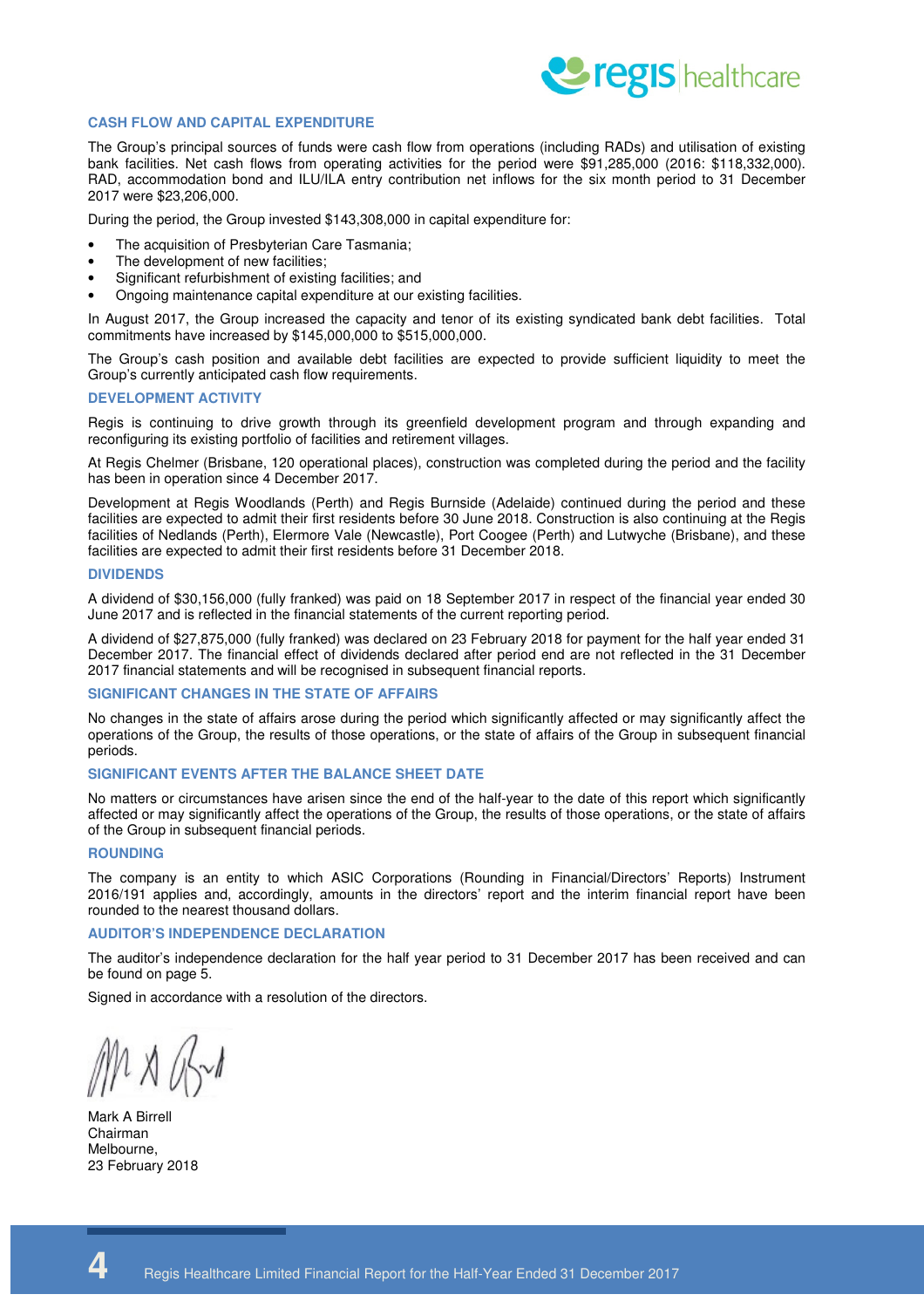

Ernst & Young 8 Exhibition Street Melbourne VIC 3000 Australia GPO Box 67 Melbourne VIC 3001

Tel: +61 3 9288 8000 Fax: +61 3 8650 7777 ey.com/au

### **Auditor's Independence Declaration to the Directors of Regis Healthcare Limited**

As lead auditor for the review of Regis Healthcare Limited for the half-year ended 31 December 2017, I declare to the best of my knowledge and belief, there have been:

- a) no contraventions of the auditor independence requirements of the *Corporations Act 2001* in relation to the review*;* and
- b) no contraventions of any applicable code of professional conduct in relation to the review.

This declaration is in respect of Regis Healthcare Limited and the entities it controlled during the financial period.

Young  $Ernst$ 

Ernst & Young

Glenn Carmody Partner 23 February 2018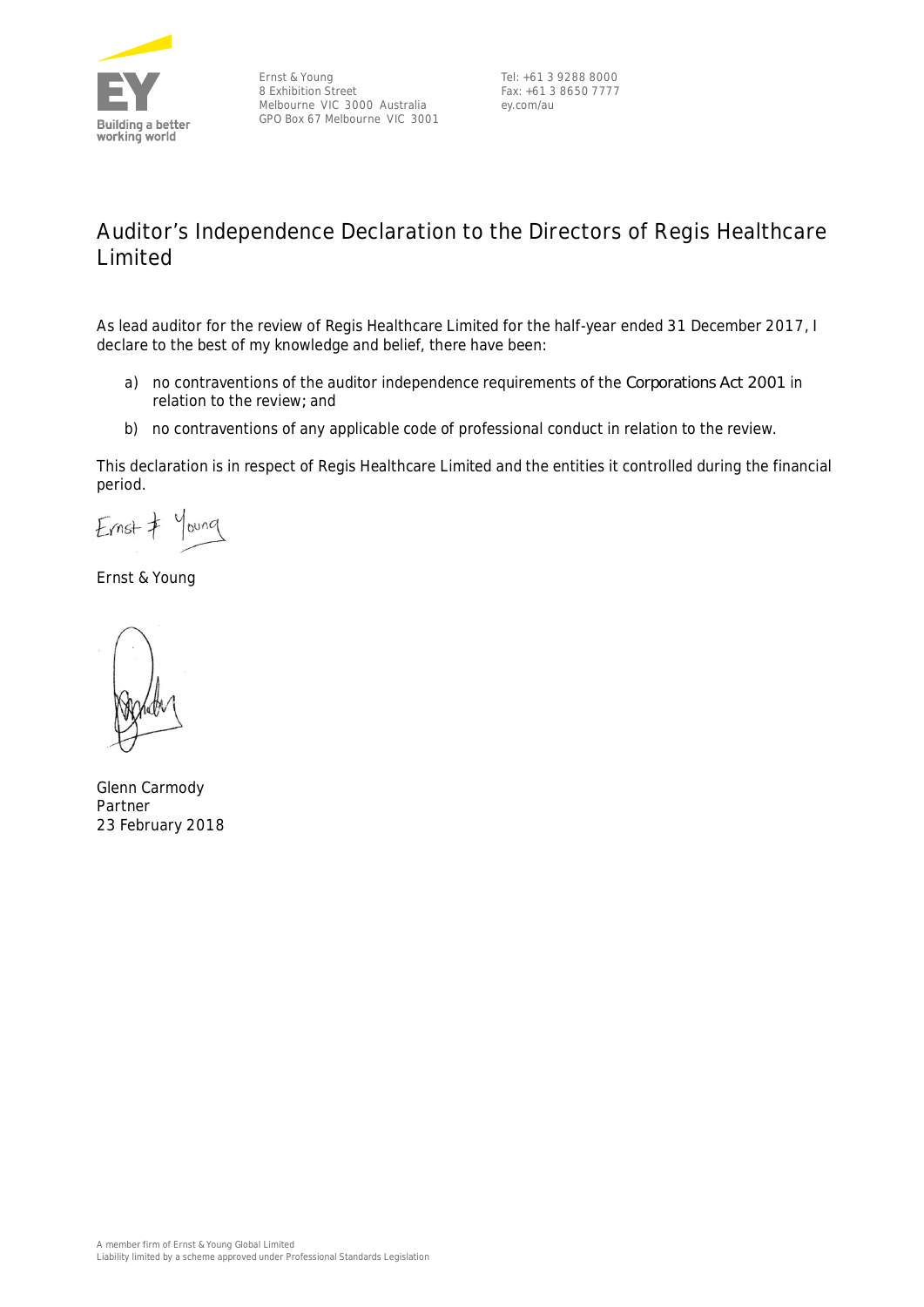

### CONSOLIDATED STATEMENT OF PROFIT OR LOSS AND OTHER COMPREHENSIVE INCOME

#### **FOR THE HALF-YEAR ENDED 31 DECEMBER 2017**

|                                                                                         |              |              | <b>ADJUSTED*</b> |
|-----------------------------------------------------------------------------------------|--------------|--------------|------------------|
|                                                                                         |              | 31 DEC 2017  | 31 DEC 2016      |
|                                                                                         | <b>NOTES</b> | \$'000       | \$'000           |
|                                                                                         |              |              |                  |
| Revenue                                                                                 | 2.1          | 297,000      | 284,726          |
|                                                                                         |              |              |                  |
| Staff expenses                                                                          |              | (196, 173)   | (180, 034)       |
| Resident care expenses                                                                  |              | (17, 143)    | (20, 961)        |
| Administration and fixed facility expenses                                              |              | (16,996)     | (13, 633)        |
| Occupancy expenses                                                                      |              | (8,758)      | (7,958)          |
| Depreciation                                                                            |              | (13, 987)    | (13, 160)        |
| Profit before income tax and finance costs                                              |              | 43,943       | 48,980           |
| Finance costs                                                                           | 2.2          | (4, 129)     | (3,748)          |
|                                                                                         |              |              |                  |
| Profit before income tax                                                                |              | 39,814       | 45,232           |
| Income tax expense                                                                      | 2.3          | (11, 939)    | (13,593)         |
| Profit for the period                                                                   |              | 27,875       | 31,639           |
|                                                                                         |              |              |                  |
| Other comprehensive income                                                              |              |              |                  |
| Items that may be reclassified subsequently to profit or loss                           |              |              |                  |
| (Loss) / gain on cash flow hedges, net of tax                                           |              | (15)         | 521              |
| Other comprehensive income, net of tax                                                  |              | (15)         | 521              |
|                                                                                         |              |              |                  |
| Total comprehensive income for the period                                               |              | 27,860       | 32,160           |
| Total comprehensive income attributable to:                                             |              |              |                  |
| Owners of the parent                                                                    |              | 27,860       | 32,160           |
|                                                                                         |              |              |                  |
| Earnings per share                                                                      |              |              |                  |
|                                                                                         |              | <b>Cents</b> | Cents            |
| Earnings per share for the period attributable to ordinary equity holders of the Parent |              |              |                  |
| Basic                                                                                   | 2.5          | 9.28         | 10.53            |
| <b>Diluted</b>                                                                          | 2.5          | 9.27         | 10.52            |

This statement should be read in conjunction with the notes to the financial statements.

\* During the year ended 30 June 2017, the Group re-assessed its method of valuing investment property (consisting primarily of its retirement living properties) after initial recognition. Certain comparative amounts for the half year ended 31 December 2016 have been adjusted as a result of this change in accounting policy. Refer to Note 6.2 for further information.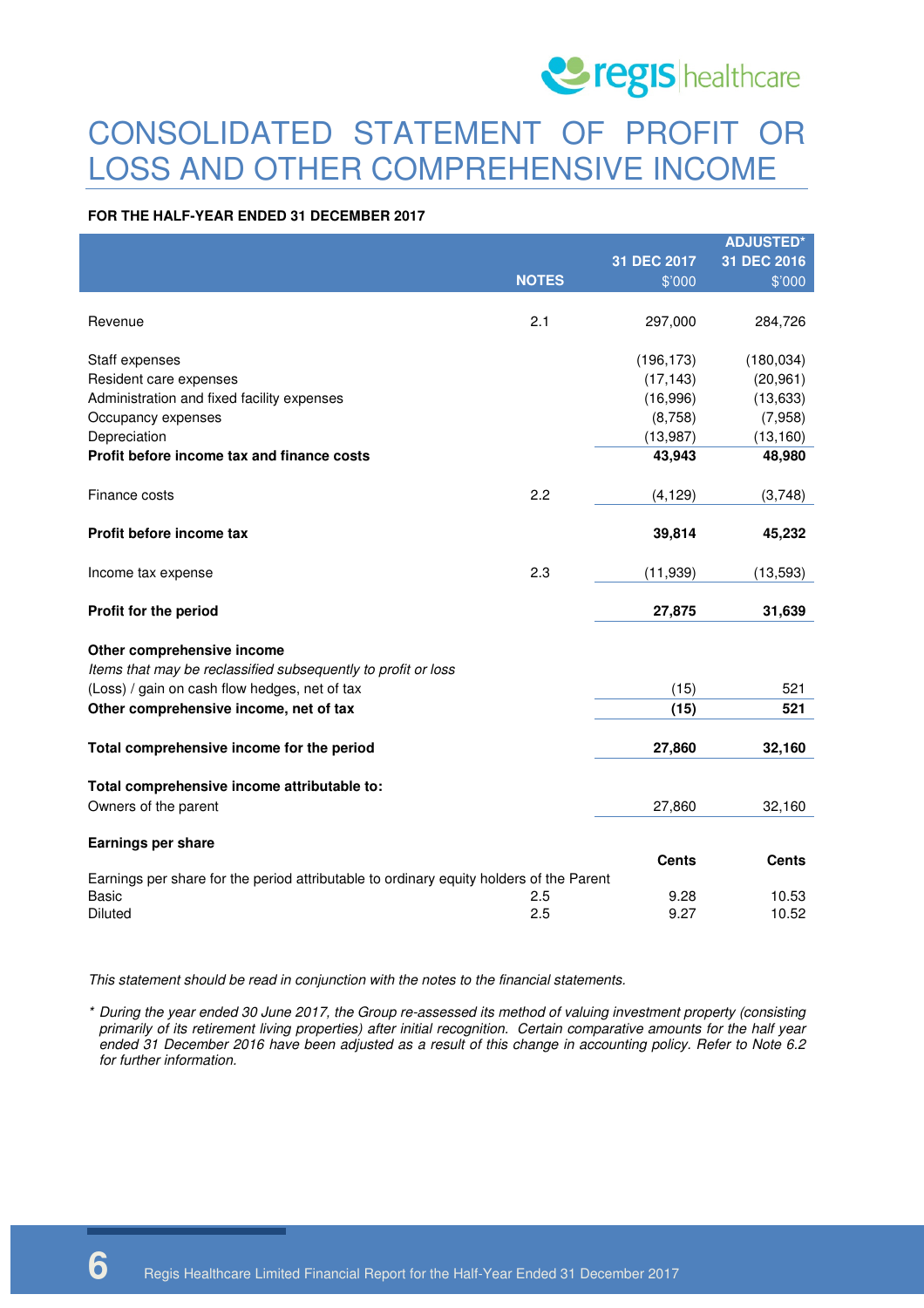

### CONSOLIDATED STATEMENT OF FINANCIAL **POSITION**

#### **AS AT 31 DECEMBER 2017**

|                                       |              | 31 DEC 2017 | 30 JUN 2017 |
|---------------------------------------|--------------|-------------|-------------|
|                                       | <b>NOTES</b> | \$'000      | \$'000      |
|                                       |              |             |             |
| <b>ASSETS</b>                         |              |             |             |
| <b>Current Assets</b>                 |              |             |             |
| Cash and cash equivalents             | 4.1          | 45,764      | 21,476      |
| Trade and other receivables           |              | 6,449       | 7,202       |
| Inventories                           |              | 866         | 802         |
| Other current assets                  |              | 5,742       | 6,602       |
| Other financial assets                | 5.1          | 158         | 180         |
| Income tax receivable                 |              | 1,176       |             |
| <b>Total Current Assets</b>           |              | 60,155      | 36,262      |
| <b>Non-Current Assets</b>             |              |             |             |
| Property, plant and equipment         | 3.1          | 1,053,932   | 927,315     |
| Investment property                   | 3.3          | 126,587     | 115,034     |
| Intangible assets                     |              | 478,415     | 446,132     |
| <b>Total Non-Current Assets</b>       |              | 1,658,934   | 1,488,481   |
| <b>TOTAL ASSETS</b>                   |              | 1,719,089   | 1,524,743   |
| <b>LIABILITIES</b>                    |              |             |             |
| <b>Current Liabilities</b>            |              |             |             |
| Trade and other payables              | 4.2          | 110,246     | 63,128      |
| Provisions                            |              | 49,843      | 45,956      |
| Income tax payable                    |              |             | 2,895       |
| Other financial liabilities           | 5.1          | 953,929     | 916,699     |
| <b>Total Current Liabilities</b>      |              | 1,114,018   | 1,028,678   |
| <b>Non-Current Liabilities</b>        |              |             |             |
| Interest-bearing loans and borrowings | 5.2          | 361,467     | 255,000     |
| Provisions                            |              | 4,850       | 5,359       |
| Deferred tax liabilities              |              | 56,750      | 51,769      |
| <b>Total Non-Current Liabilities</b>  |              | 423,067     | 312,128     |
| <b>TOTAL LIABILITIES</b>              |              | 1,537,085   | 1,340,806   |
| <b>NET ASSETS</b>                     |              | 182,004     | 183,937     |
| <b>EQUITY</b>                         |              |             |             |
| <b>Issued Capital</b>                 | 5.5          | 272,822     | 272,221     |
| Retained earnings                     |              | 6,335       | 8,616       |
| Reserves                              |              | (97, 153)   | (96,900)    |
| TOTAL EQUITY                          |              | 182,004     | 183,937     |

This statement should be read in conjunction with the notes to the financial statements.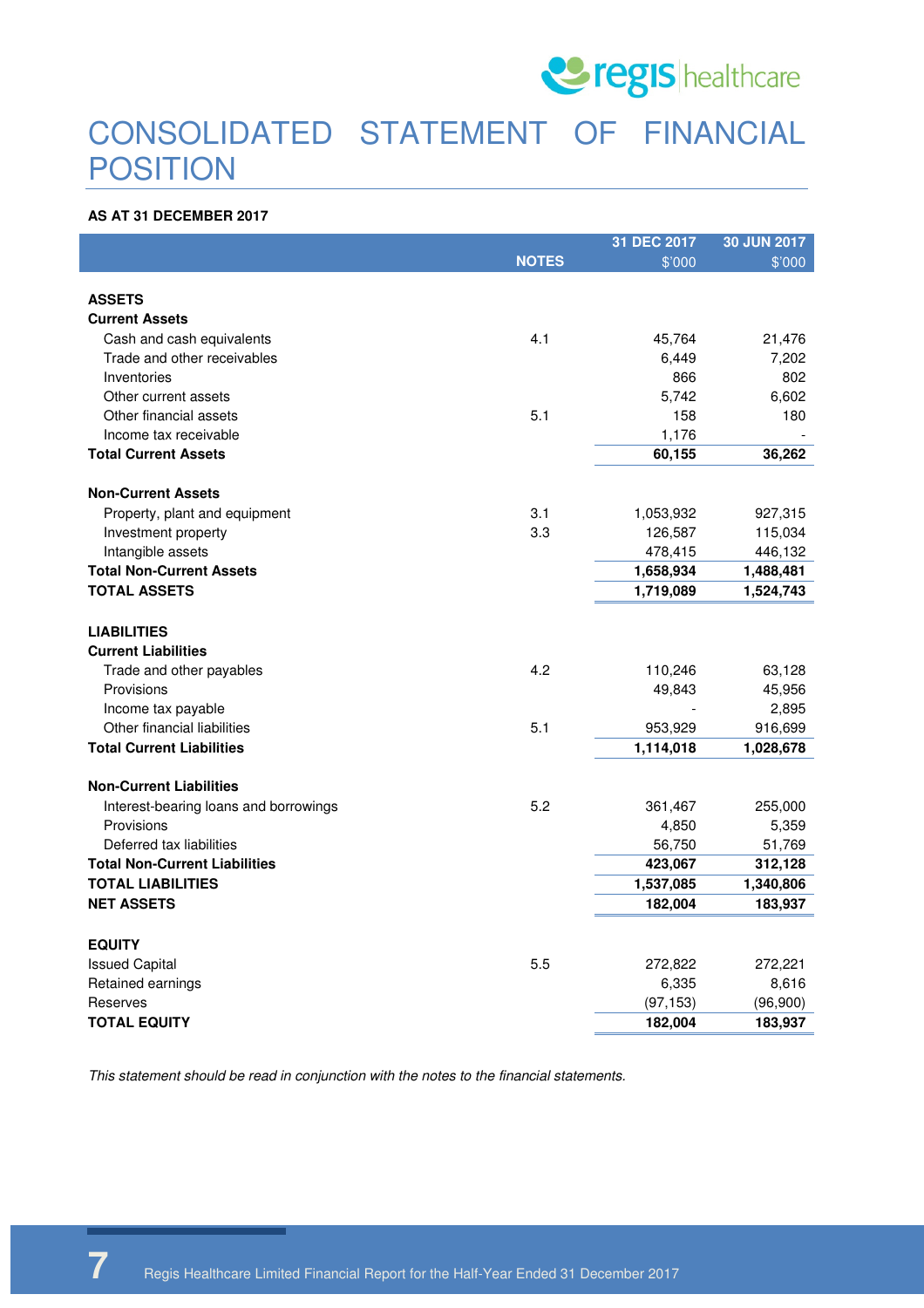

### CONSOLIDATED STATEMENT OF CHANGES IN EQUITY

#### **FOR THE HALF-YEAR ENDED 31 DECEMBER 2017**

|                                                                              | <b>ISSUED</b><br><b>CAPITAL</b> | <b>RETAINED</b><br><b>EARNINGS</b> | <b>CASH FLOW</b><br><b>HEDGE</b><br><b>RESERVE</b> | <b>REMUNERATION</b><br><b>RESERVE</b> | <b>ACQUISITION</b><br><b>RESERVE</b> | <b>TOTAL</b><br><b>EQUITY</b> |
|------------------------------------------------------------------------------|---------------------------------|------------------------------------|----------------------------------------------------|---------------------------------------|--------------------------------------|-------------------------------|
|                                                                              | \$'000                          | \$'000                             | \$'000                                             | \$'000                                | \$'000                               | \$'000                        |
| At 1 July 2016 (Adjusted)*                                                   | 272,171                         | (3,708)                            | (210)                                              | 4,185                                 | (101, 497)                           | 170,941                       |
| Profit for the period (Adjusted)*                                            | $\overline{\phantom{a}}$        | 31,639                             |                                                    |                                       |                                      | 31,639                        |
| Other comprehensive income                                                   |                                 |                                    | 521                                                |                                       |                                      | 521                           |
| Total comprehensive income for the period (Adjusted)*                        | $\blacksquare$                  | 31,639                             | 521                                                | $\blacksquare$                        | $\blacksquare$                       | 32,160                        |
|                                                                              |                                 |                                    |                                                    |                                       |                                      |                               |
| Dividends paid or provided for                                               |                                 | (17, 841)                          |                                                    |                                       |                                      | (17, 841)                     |
| Equity settled share based payment expense                                   |                                 |                                    |                                                    | 432                                   |                                      | 432                           |
| Transfers from remuneration reserve                                          | 50                              |                                    |                                                    | (50)                                  |                                      |                               |
| At 31 December 2016 (Adjusted)*                                              | 272,221                         | 10,090                             | 311                                                | 4,567                                 | (101, 497)                           | 185,692                       |
| At 1 July 2017                                                               | 272,221                         | 8,616                              | 126                                                | 4,471                                 | (101, 497)                           | 183,937                       |
| Profit for the period                                                        |                                 | 27,875                             |                                                    |                                       |                                      | 27,875                        |
| Other comprehensive income                                                   |                                 |                                    | (15)                                               |                                       |                                      | (15)                          |
| Total comprehensive income for the period                                    | $\blacksquare$                  | 27,875                             | (15)                                               | $\blacksquare$                        | $\blacksquare$                       | 27,860                        |
| Dividends paid or provided for<br>Equity settled share based payment expense | $\overline{\phantom{a}}$        | (30, 156)                          |                                                    | 363                                   |                                      | (30, 156)<br>363              |
| Transfers from remuneration reserve                                          | 601                             |                                    |                                                    | (601)                                 |                                      |                               |
| At 31 December 2017                                                          | 272,822                         | 6,335                              | 111                                                | 4,233                                 | (101, 497)                           | 182,004                       |

This statement should be read in conjunction with the notes to the financial statements.

\* During the year ended 30 June 2017, the Group re-assessed its method of valuing investment property (consisting primarily of its retirement living properties) after initial recognition. Certain comparative amounts for the half year ended 31 December 2016 have been adjusted as a result of this change in accounting policy. Refer to Note 6.2 for further information.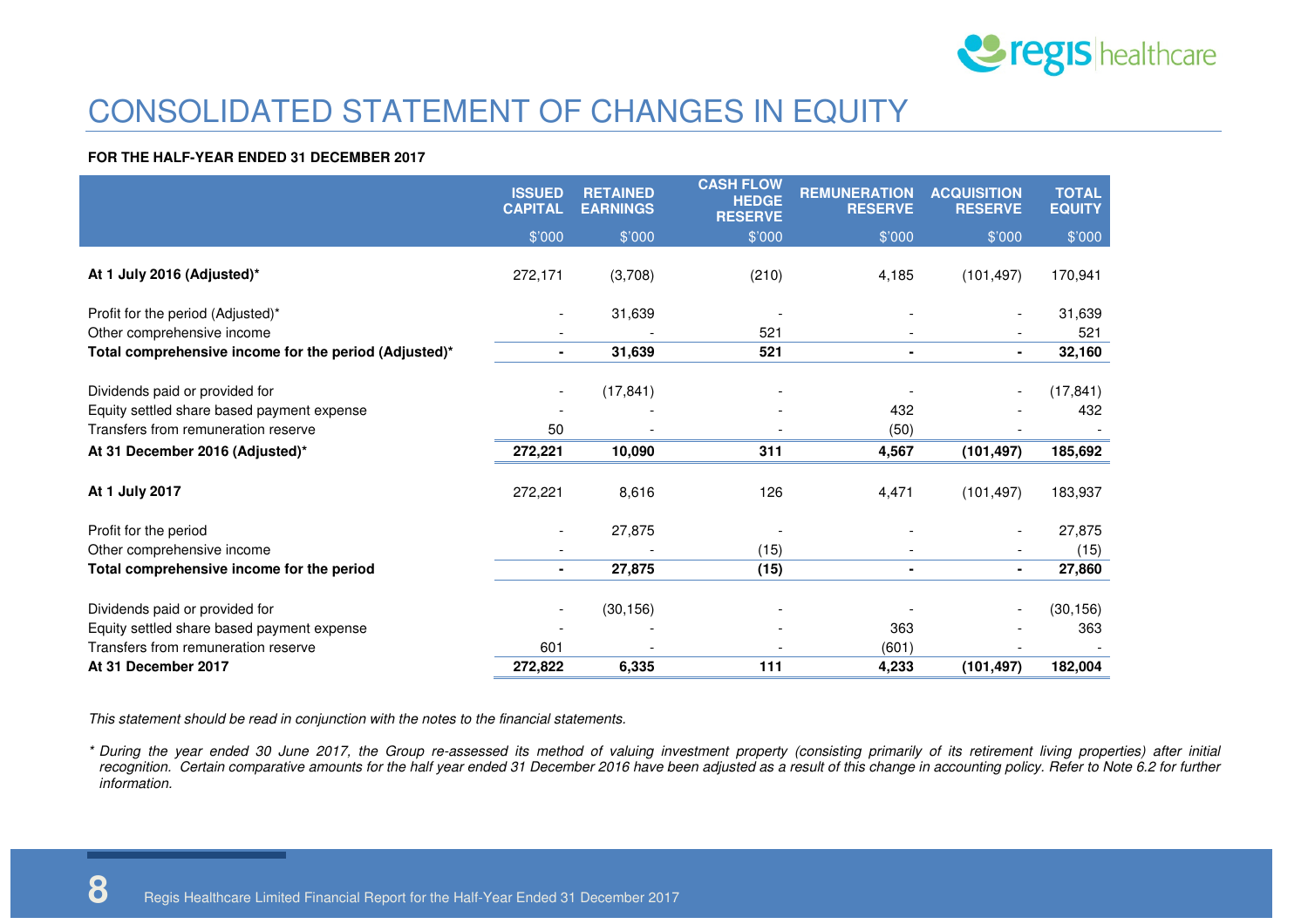

# CONSOLIDATED STATEMENT OF CASH FLOWS

#### **FOR THE HALF-YEAR ENDED 31 DECEMBER 2017**

|                                                                 |              | <b>31 DEC</b> | <b>31 DEC</b> |
|-----------------------------------------------------------------|--------------|---------------|---------------|
|                                                                 |              | 2017          | 2016          |
|                                                                 | <b>NOTES</b> | \$'000        | \$'000        |
| Cash flows from operating activities                            |              |               |               |
| Receipts from residents and Government subsidies                |              | 295,526       | 280,184       |
| Government funding received in advance                          |              | 32,193        | 32,418        |
| Payments to suppliers and employees                             |              | (239, 665)    | (220, 489)    |
| Interest received                                               |              | 239           | 325           |
| Finance costs                                                   |              | (6,610)       | (5,603)       |
| RAD, accommodation bond and ILU/ILA entry contribution inflows  |              | 159,933       | 165,852       |
| RAD, accommodation bond and ILU/ILA entry contribution outflows |              | (136, 727)    | (119, 015)    |
| Income tax paid                                                 |              | (13,604)      | (15, 340)     |
| Net cash flows from operating activities                        | 4.1          | 91,285        | 118,332       |
| Cash flows from investing activities                            |              |               |               |
| Purchase of property, plant and equipment                       |              | (115,028)     | (62, 131)     |
| Purchase of Presbyterian Care Tasmania                          |              | (28, 280)     |               |
| Net cash flows used in investing activities                     |              | (143, 308)    | (62, 131)     |
| Cash flows from financing activities                            |              |               |               |
| Proceeds from bank borrowings                                   |              | 106,467       |               |
| Repayment of bank debt                                          |              |               | (10,000)      |
| Dividend paid on ordinary shares                                |              | (30, 156)     | (17, 841)     |
| Net cash flows used in financing activities                     |              | 76,311        | (27, 841)     |
|                                                                 |              |               |               |
| Net increase/(decrease) in cash held                            |              | 24,288        | 28,360        |
| Cash at the beginning of the period                             |              | 21,476        | 25,250        |
| Cash at the end of the period                                   | 4.1          | 45,764        | 53,610        |

This statement should be read in conjunction with the notes to the financial statements.

**9** Regis Healthcare Limited Financial Report for the Half-Year Ended 31 December 2017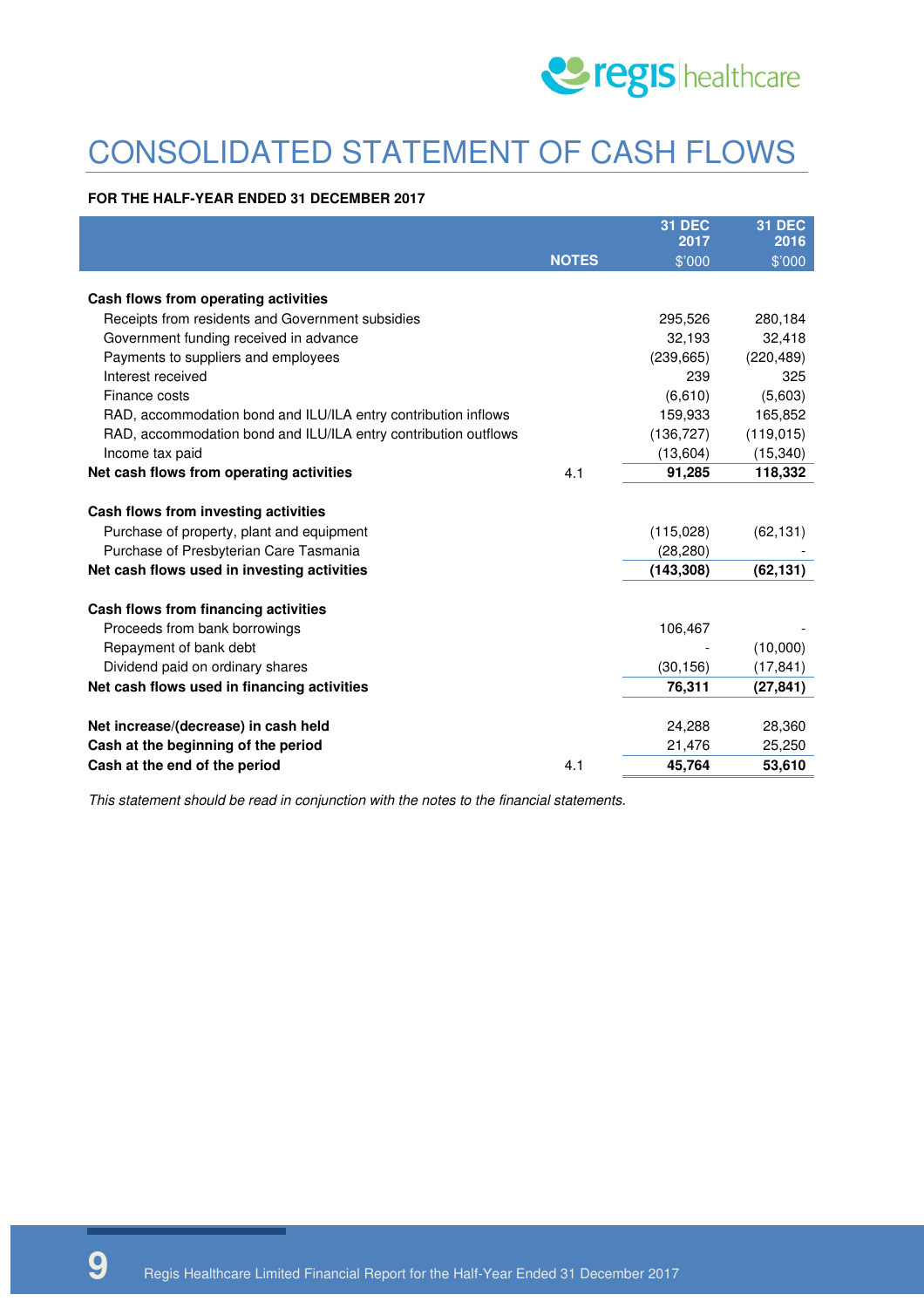

### SECTION 1: ABOUT THIS REPORT

#### **1.1 Corporate Information**

The interim financial report of Regis Healthcare Limited and its subsidiaries (collectively, the Group) for the half-year ended 31 December 2017 was authorised for issue in accordance with a resolution of the directors on 23 February 2018.

Regis Healthcare Limited (the "Company") is a for profit company limited by shares incorporated in Australia whose shares are publicly traded on the Australian Securities Exchange.

#### **1.2 Basis of Preparation**

The interim financial report for the six months ended 31 December 2017 has been prepared in accordance with AASB 134 Interim Financial Reporting.

The interim financial report does not include all the information and disclosures typically required in the annual financial statements and should be read in conjunction with the financial report for the year ended 30 June 2017.

The interim financial report has been prepared on a historical cost basis, except investment property, independent living unit and apartment entry contributions and derivative financial instruments, which have been measured at fair value. The financial report is presented in Australian dollars and all values are rounded to the nearest thousand dollars (\$000) unless otherwise stated in accordance with Instrument 2016/91 issued by the Australian Securities and Investments Commission.

The accounting policies applied by the Group in this interim financial report are the same as those applied by the Group in its annual financial report as at and for the year ended 30 June 2017. There have been no new accounting standards relevant to the Group adopted during the period.

#### **1.3 Going concern**

The interim financial report has been prepared on a going concern basis. The Company is in a net current asset deficiency position. This deficiency principally arises because refundable accommodation deposits (RADs), accommodation bonds and independent living unit and independent living apartment (ILU/ILA) entry contributions are recorded as a current liability as required under accounting standards. However, in practice, bonds/RADS that are repaid are generally replaced by RADs from incoming residents in a short timeframe. The Group has positive operating cash flow and has access to undrawn credit facilities.

#### **1.4 Significant Accounting Estimates, Judgements and Assumptions**

The preparation of the Group's interim financial report requires management to make estimates, judgements and assumptions.

In preparing the interim financial report, the significant estimates, judgements and assumptions made by management in applying the Group's accounting policies and the key sources of estimation uncertainty were the same as those applied to the most recent annual financial report as at and for the year ended 30 June 2017.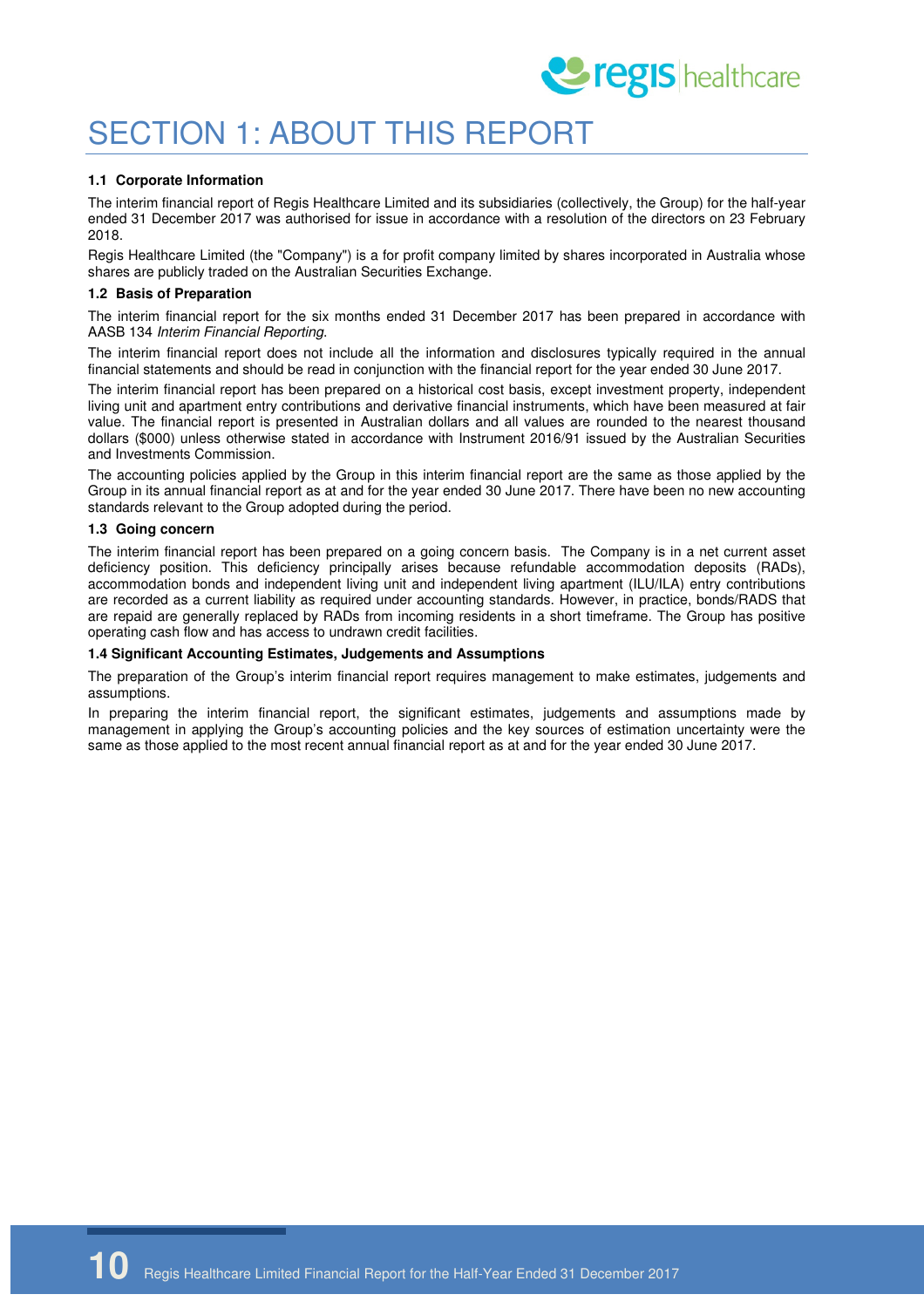

## SECTION 2: CURRENT PERFORMANCE

#### **2.1 Revenue and Other Expenses**

|                         |              | 31 DEC 2017 | 31 DEC 2016 |
|-------------------------|--------------|-------------|-------------|
|                         | <b>NOTES</b> | \$'000      | \$'000      |
| Revenue                 |              |             |             |
| Government funding      |              | 207,280     | 199,857     |
| Resident fees           |              | 83,863      | 79,507      |
| Interest                |              | 239         | 325         |
| Other operating revenue |              | 5,618       | 5,037       |
| <b>Total revenue</b>    |              | 297,000     | 284,726     |

#### **2.2 Finance costs**

|                                             | <b>NOTES</b> | 31 DEC 2017<br>\$'000 | 31 DEC 2016<br>\$'000 |
|---------------------------------------------|--------------|-----------------------|-----------------------|
| <b>Finance costs</b>                        |              |                       |                       |
| Interest expense: Bank loans and overdrafts |              | 4,716                 | 3,172                 |
| Interest on refundable RADs                 |              | 2,037                 | 1,711                 |
| Other                                       |              | 526                   | 618                   |
| Total finance costs                         |              | 7.279                 | 5,501                 |
| Less borrowing costs capitalised            |              | (3, 150)              | (1,753)               |
| <b>Total finance costs expensed</b>         |              | 4,129                 | 3,748                 |

#### **2.3 Income Tax**

A reconciliation of tax expense to the accounting profit multiplied by Australia's domestic company tax rate is as follows:

|                                                                |              |               | <b>ADJUSTED</b> |
|----------------------------------------------------------------|--------------|---------------|-----------------|
|                                                                |              | <b>31 DEC</b> | <b>31 DEC</b>   |
|                                                                |              | 2017          | 2016            |
|                                                                | <b>NOTES</b> | \$'000        | \$'000          |
| Accounting profit before income tax                            |              | 39,814        | 45,232          |
| At the statutory income tax rate of 30% (2016: 30%)            |              | 11.944        | 13,570          |
| Adjustments in respect of current income tax of previous years |              | 3             | 32              |
| Other non-assessable income/non-deductible expenses            |              | (8)           | (9)             |
| Income tax expense reported in profit or loss                  |              | 11.939        | 13,593          |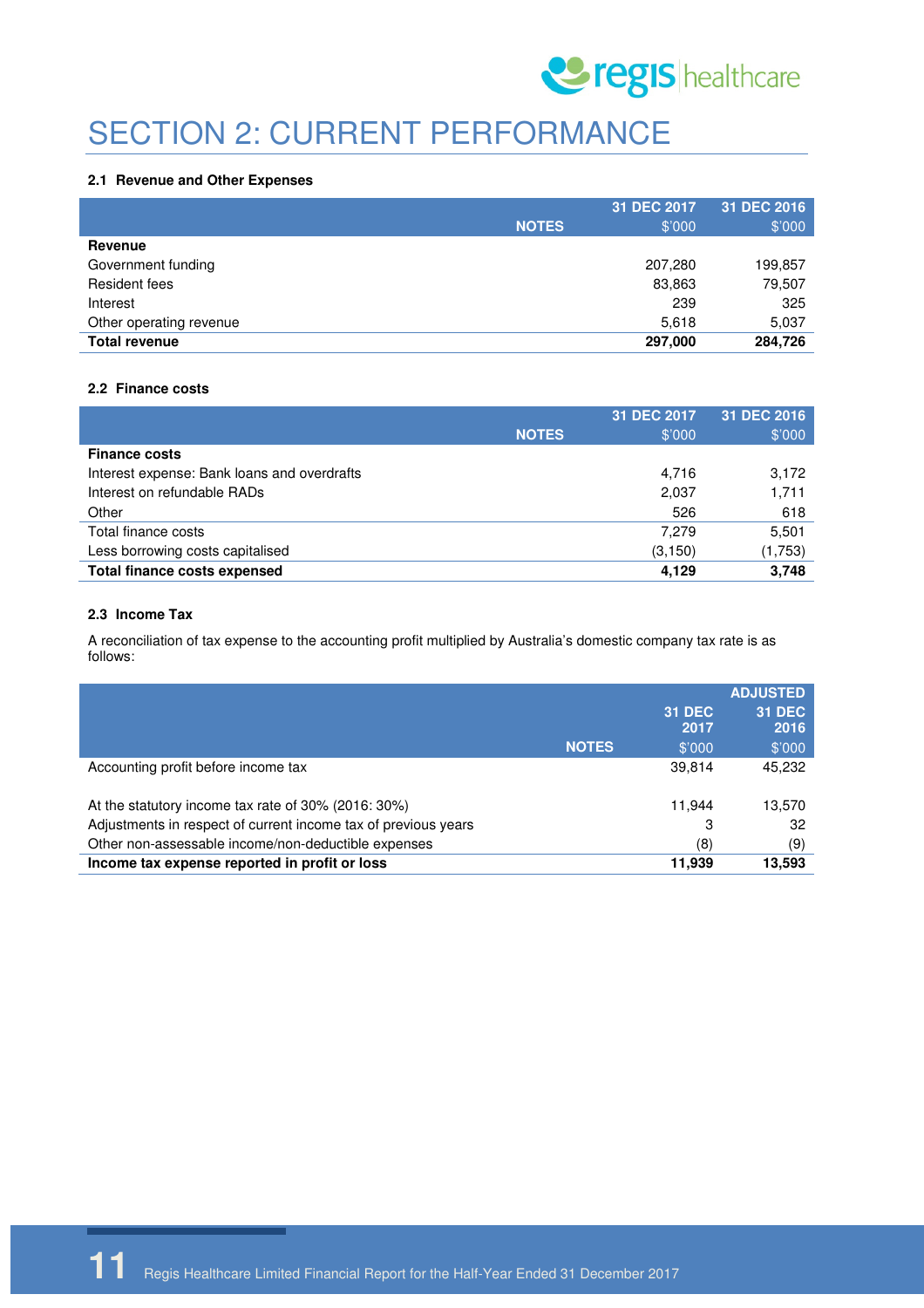

#### **2.4 Segment Information**

For management reporting purposes, the Group has reportable segments that are based on geographical locations as per the following:

- Queensland / Northern Territory
- New South Wales
- Victoria / Tasmania
- South Australia
- Western Australia

The Victoria / Tasmania segment result for the half year ended 31 December 2017 includes the results of the business acquired from Presbyterian Care Tasmania from the date of acquisition on 1 August 2017.

Executive management monitors the operating results of its business units separately for the purpose of making decisions about resource allocation and segment performance. Segment performance is evaluated based on operating profit or loss and is measured consistently with profit or loss in the consolidated financial statements. Group finance costs, income taxes and related assets and liabilities are managed on a Group basis and therefore have not been allocated to an operating segment.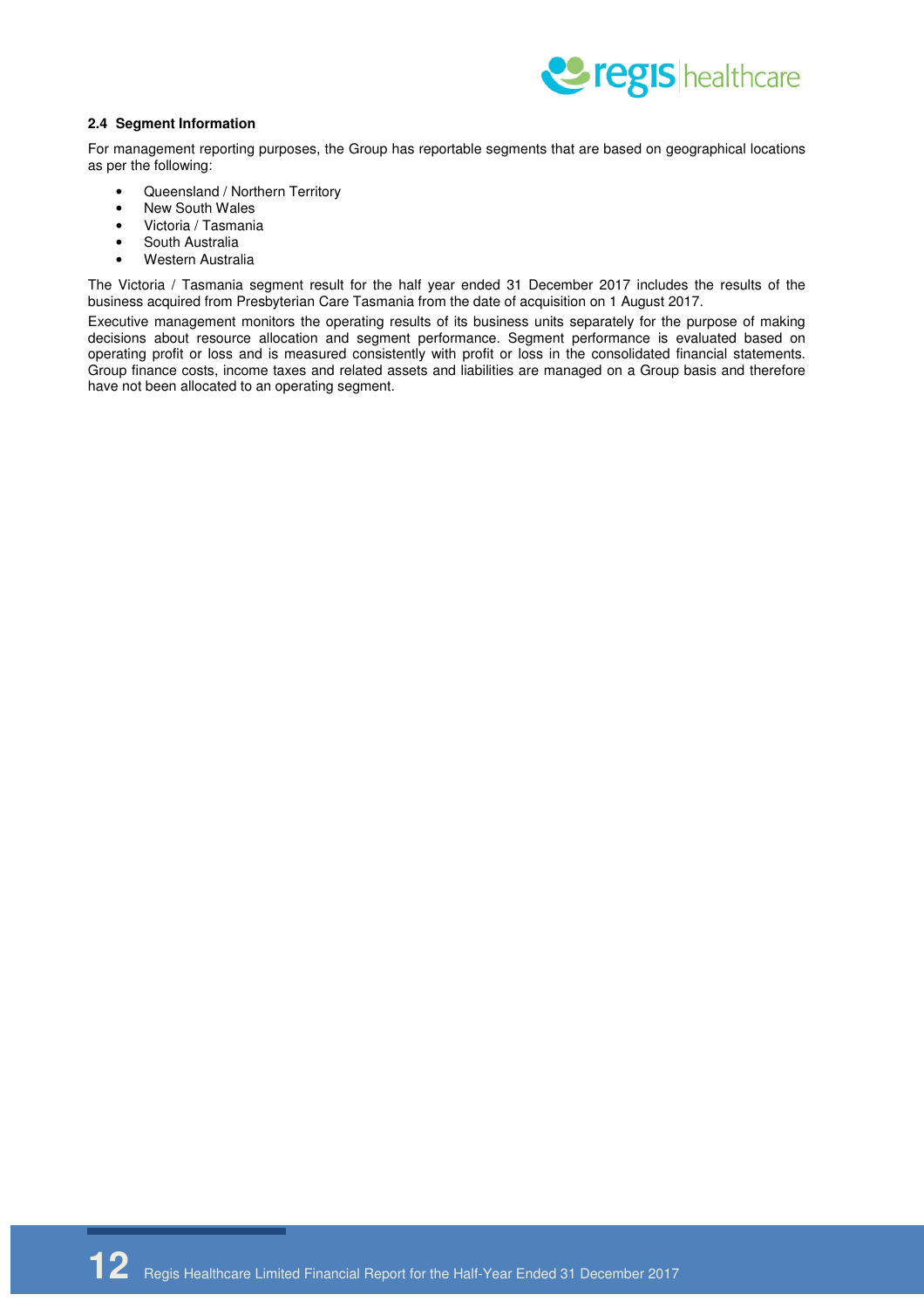

#### **2.4 Segment Information (continued)**

|                                  | <b>QLD/NT</b> | <b>NSW</b> | <b>VIC/TAS</b> | <b>SA</b> | <b>WA</b> | <b>CONSOLIDATED</b> |
|----------------------------------|---------------|------------|----------------|-----------|-----------|---------------------|
| Half-year ended 31 December 2017 | \$'000        | \$'000     | \$'000         | \$'000    | \$'000    | \$'000              |
| Government funding               | 92,356        | 18,320     | 63,285         | 14,222    | 19,097    | 207,280             |
| <b>Resident Fees</b>             | 32,911        | 8,784      | 29,745         | 4,667     | 7,756     | 83,863              |
| Other                            | 2,347         | 267        | 2,063          | 139       | 802       | 5,618               |
| <b>Total Revenue</b>             | 127,614       | 27,371     | 95,093         | 19,028    | 27,655    | 296,761             |
| <b>Segment Result</b>            | 28,748        | 7,279      | 16,942         | 3,548     | 4,459     | 60,976              |
| <b>Depreciation</b>              | (5,632)       | (984)      | (5,005)        | (783)     | (1,583)   | (13,987)            |
| As at 31 December 2017           |               |            |                |           |           |                     |
| <b>Total Segment Assets</b>      | 671,323       | 127,614    | 441,678        | 132,794   | 291,974   | 1,665,383           |
| <b>Total Segment Liabilities</b> | 376,558       | 98,869     | 328,013        | 43,970    | 106,519   | 953,929             |
|                                  | <b>QLD/NT</b> | <b>NSW</b> | <b>VIC/TAS</b> | <b>SA</b> | <b>WA</b> | <b>CONSOLIDATED</b> |
| Half-year ended 31 December 2016 | \$'000        | \$'000     | \$'000         | \$'000    | \$'000    | \$'000              |
| Government funding               | 92,220        | 17,940     | 57,550         | 13,717    | 18,430    | 199,857             |
| <b>Resident Fees</b>             | 33,918        | 9,277      | 25,453         | 4,101     | 6,758     | 79,507              |
| Other                            | 2,121         | 226        | 1,803          | 81        | 806       | 5,037               |
| <b>Total Revenue</b>             | 128,259       | 27,443     | 84,806         | 17,899    | 25,994    | 284,401             |
| <b>Segment Result</b>            | 28,821        | 7,229      | 18,406         | 3,141     | 4,218     | 61,815              |
| <b>Depreciation (Adjusted)</b>   | (5,645)       | (916)      | (4, 344)       | (1,088)   | (1, 167)  | (13, 160)           |
| As at 30 June 2017               |               |            |                |           |           |                     |
| <b>Total Segment Assets</b>      | 644,548       | 116,263    | 372,999        | 122,307   | 239,566   | 1,495,683           |
| <b>Total Segment Liabilities</b> | 382,251       | 98,244     | 301,122        | 33,013    | 102,069   | 916,699             |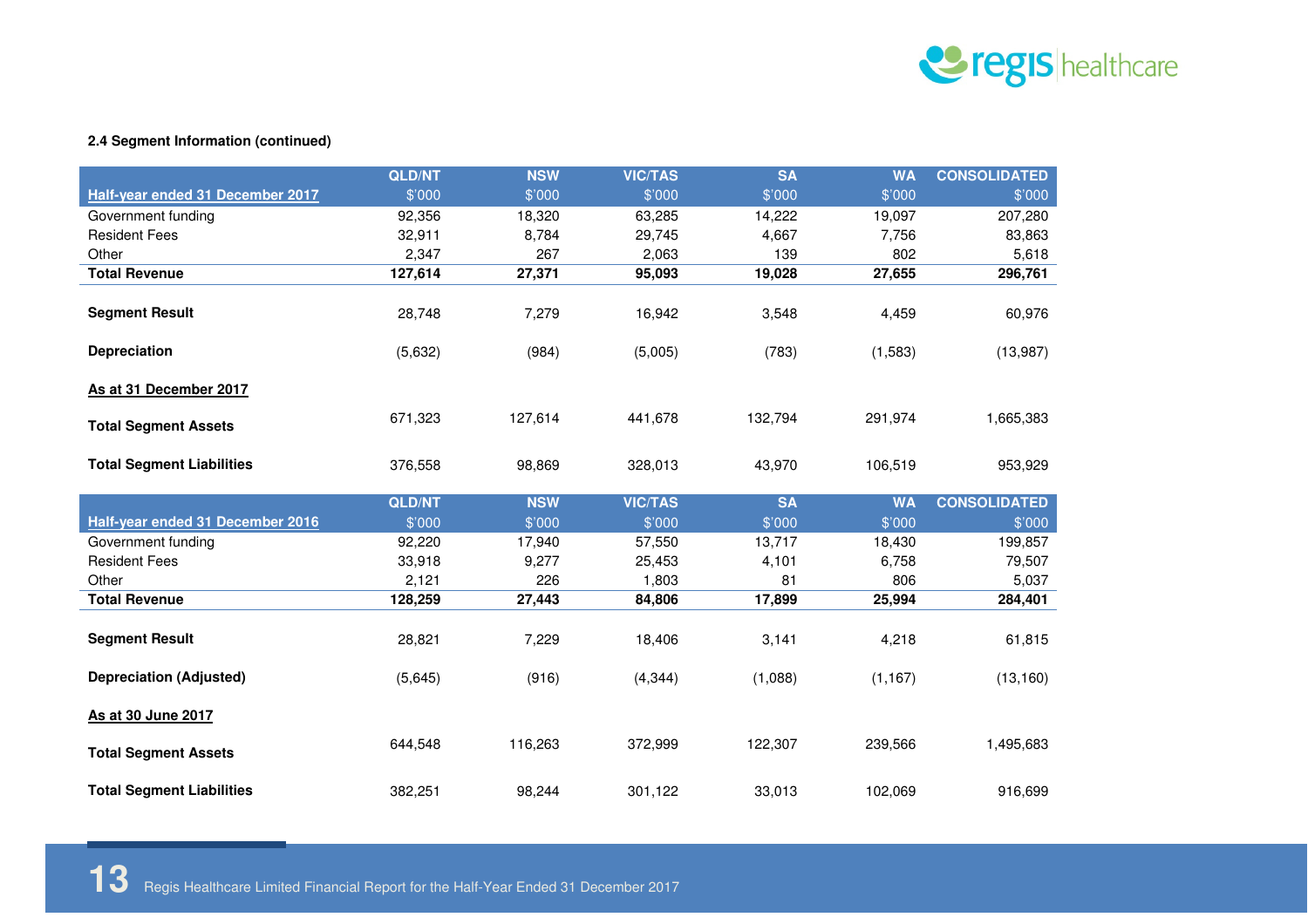

#### **2.4 Segment Information (continued)**

**Reconciliation of segment information to consolidated results**

|                                                                |               | <b>ADJUSTED</b> |
|----------------------------------------------------------------|---------------|-----------------|
|                                                                | <b>31 DEC</b> | <b>31 DEC</b>   |
|                                                                | 2017          | 2016            |
|                                                                | \$'000        | \$'000          |
| <b>Reconciliation of Profit</b>                                |               |                 |
| Segment Result                                                 | 60,976        | 61,815          |
| Direct acquisition costs (included in administration expenses) | (3,285)       |                 |
| Depreciation                                                   | (13,987)      | (13, 160)       |
| Finance income                                                 | 239           | 325             |
| Finance costs                                                  | (4, 129)      | (3,748)         |
| Profit before income tax                                       | 39,814        | 45,232          |
|                                                                |               |                 |
|                                                                | <b>31 DEC</b> | <b>30 JUN</b>   |
|                                                                | 2017          | 2017            |
|                                                                | \$'000        | \$'000          |
| <b>Reconciliation of Assets</b>                                |               |                 |
| <b>Segment Assets</b>                                          | 1,665,383     | 1,495,683       |
| Cash                                                           | 45,764        | 21,476          |
| Inventories                                                    | 866           | 802             |
| Income tax receivable                                          | 1,176         |                 |
| Other current assets                                           | 5,742         | 6,602           |
| Other financial assets                                         | 158           | 180             |
| <b>Total Assets</b>                                            | 1,719,089     | 1,524,743       |
|                                                                |               |                 |
| <b>Reconciliation of Liabilities</b>                           |               |                 |
| <b>Segment Liabilities</b>                                     | 953,929       | 916,699         |
| Trade and other payables                                       | 110,246       | 63,128          |
| Provisions                                                     | 54,693        | 51,315          |
| Loans and borrowings                                           | 361,467       | 255,000         |
| Income tax payable                                             |               | 2,895           |
| Deferred tax liability                                         | 56,750        | 51,769          |
| <b>Total Liabilities</b>                                       | 1,537,085     | 1,340,806       |

#### **Entity wide disclosure**

Revenue from one source, being the Government, constitutes or provides greater than 10 per cent of total revenue.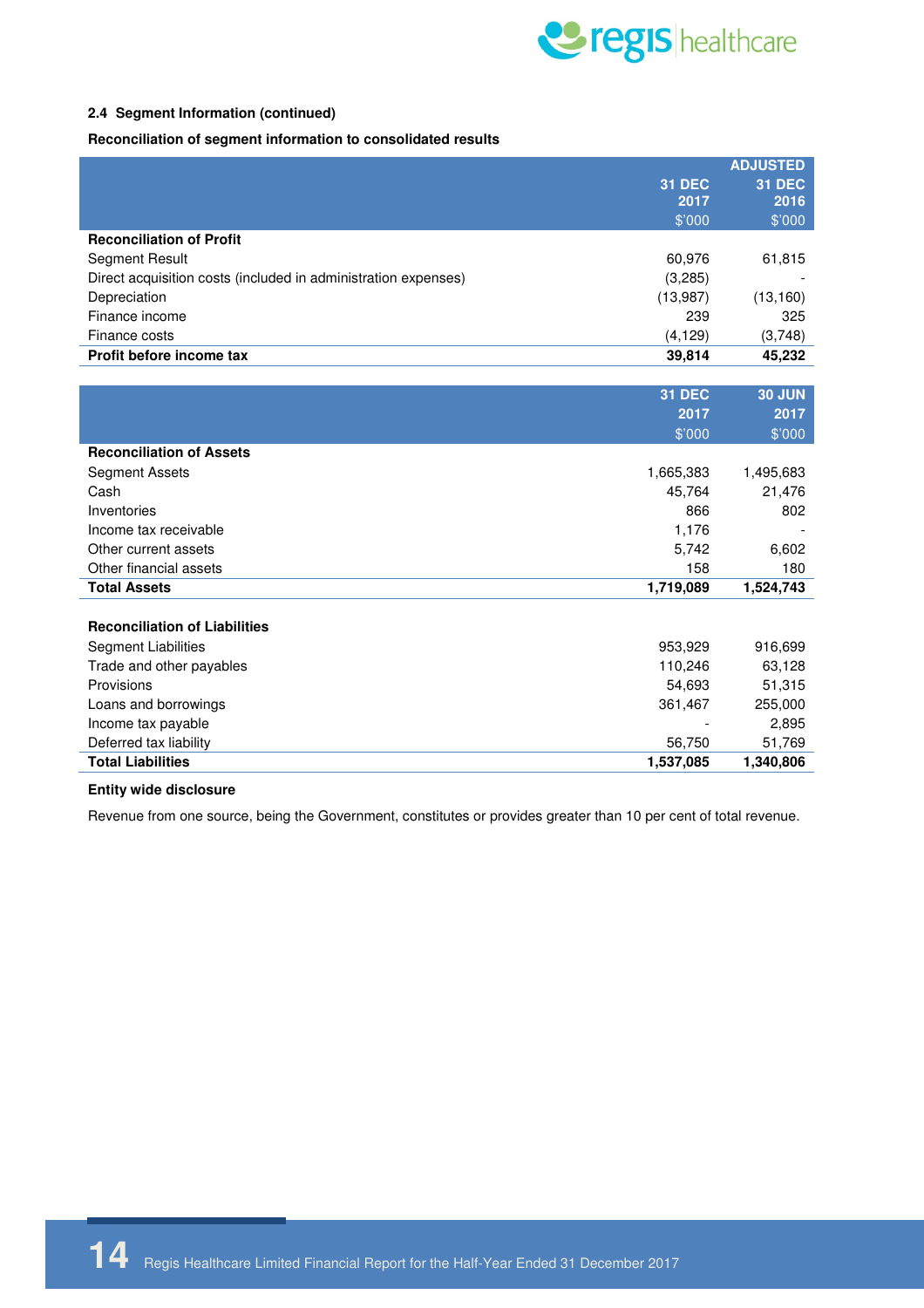

#### **2.5 Earnings per Share**

Basic earnings per share is calculated by dividing the profit for the half year attributable to ordinary equity holders of the Company by the weighted average number of ordinary shares outstanding during the half year. The diluted earnings per share calculation reflects the dilutive effect of employee Performance Rights.

|                                                                        |                  | <b>ADJUSTED</b>  |
|------------------------------------------------------------------------|------------------|------------------|
|                                                                        | 2017             | 2016             |
|                                                                        | \$'000           | \$'000           |
| Profit attributable to ordinary equity holders of the Company          | 27,875           | 31,639           |
|                                                                        | 2017             | 2016             |
|                                                                        | <b>THOUSANDS</b> | <b>THOUSANDS</b> |
| Weighted average number of ordinary shares used in the calculation of: |                  |                  |
| Basic earnings per share                                               | 300,449          | 300,353          |
| Adjustment for effect of share based payment arrangements              | 306              | 343              |
| Diluted earnings per share                                             | 300,755          | 300,696          |
|                                                                        |                  |                  |
|                                                                        |                  | <b>ADJUSTED</b>  |
|                                                                        | 2017             | 2016             |
|                                                                        | <b>CDS</b>       | cps              |
| Basic earnings per share                                               | 9.28             | 10.53            |

Diluted earnings per share 10.52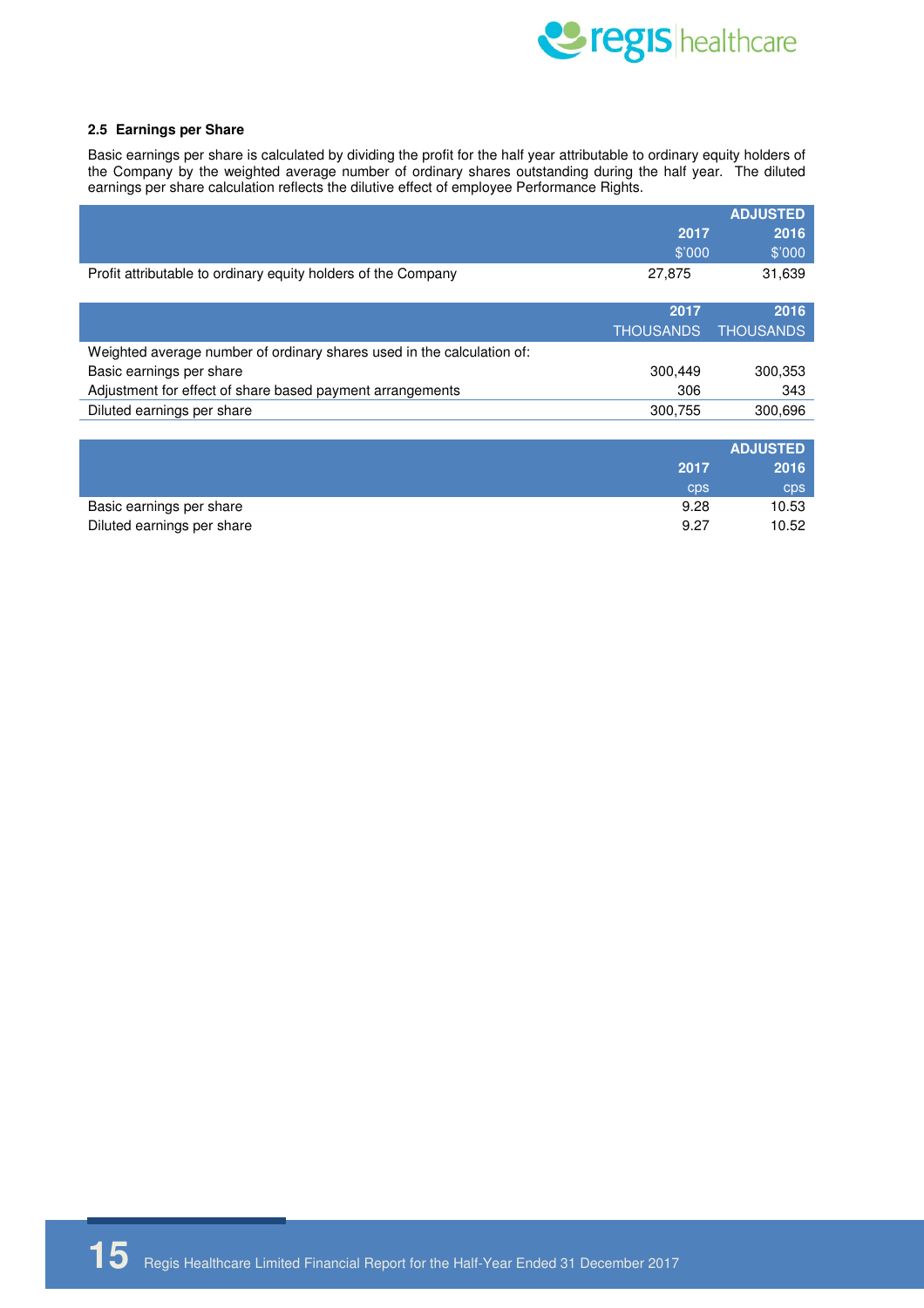

### SECTION 3: ASSETS AND GROWTH

#### **3.1 Property, Plant and Equipment**

|                                           | <b>NOTES</b> | <b>LAND &amp;</b><br><b>BUILDINGS</b> | <b>PLANT &amp;</b><br><b>MACHINERY</b> | <b>MOTOR</b><br><b>VEHICLES</b> | <b>FIXTURES &amp;</b><br><b>FITTINGS</b> | <b>LEASEHOLD</b><br><b>IMPROVEMENTS</b> | <b>WORK IN</b><br><b>PROGRESS</b> | <b>TOTAL</b> |
|-------------------------------------------|--------------|---------------------------------------|----------------------------------------|---------------------------------|------------------------------------------|-----------------------------------------|-----------------------------------|--------------|
|                                           |              | \$'000                                | \$'000                                 | \$'000                          | \$'000                                   | \$'000                                  | \$'000                            | \$'000       |
| Cost at 30 June 2017                      |              | 697,866                               | 187,825                                | 1,031                           | 52,333                                   | 36                                      | 179,623                           | 1,118,714    |
| Accumulated depreciation and impairment   |              | (85, 795)                             | (86, 268)                              | (724)                           | (18,596)                                 | (16)                                    |                                   | (191, 399)   |
| Carrying amount at 30 June 2017           |              | 612,071                               | 101,557                                | 307                             | 33,737                                   | 20                                      | 179,623                           | 927,315      |
|                                           |              |                                       |                                        |                                 |                                          |                                         |                                   |              |
| <b>Reconciliation of carrying amounts</b> |              |                                       |                                        |                                 |                                          |                                         |                                   |              |
| Carrying amount at 1 July 2016            |              | 568,526                               | 80,015                                 | 364                             | 29,724                                   | 23                                      | 120,713                           | 799,365      |
| Additions                                 |              | 1,609                                 | 18,816                                 | $\overline{c}$                  | 3,029                                    |                                         | 135,062                           | 158,518      |
| Transfers from work in progress           |              | 54,806                                | 17,527                                 |                                 | 3,819                                    |                                         | (76, 152)                         |              |
| <b>Disposals</b>                          |              | (699)                                 | (291)                                  | (4)                             | (69)                                     |                                         |                                   | (1,063)      |
| Acquisition of businesses                 |              |                                       |                                        |                                 |                                          |                                         |                                   |              |
| Depreciation expense                      |              | (12, 171)                             | (14, 510)                              | (55)                            | (2,766)                                  | (3)                                     |                                   | (29, 505)    |
| Carrying amount at 30 June 2017           |              | 612,071                               | 101,557                                | 307                             | 33,737                                   | 20                                      | 179,623                           | 927,315      |
|                                           |              |                                       |                                        |                                 |                                          |                                         |                                   |              |
| Cost at 31 December 2017                  |              | 759,135                               | 199,032                                | 1,072                           | 56,055                                   | 38                                      | 243,986                           | 1,259,318    |
| Accumulated depreciation and impairment   |              | (91, 633)                             | (92, 971)                              | (754)                           | (20, 011)                                | (17)                                    |                                   | (205, 386)   |
| Carrying amount at 31 December 2017       |              | 667,502                               | 106,061                                | 318                             | 36,044                                   | 21                                      | 243,986                           | 1,053,932    |
|                                           |              |                                       |                                        |                                 |                                          |                                         |                                   |              |
| <b>Reconciliation of carrying amounts</b> |              |                                       |                                        |                                 |                                          |                                         |                                   |              |
| Carrying amount at 1 July 2017            |              | 612,071                               | 101,557                                | 307                             | 33,737                                   | 20                                      | 179,623                           | 927,315      |
| Additions                                 |              |                                       | 3,891                                  |                                 | 1,153                                    | $\overline{c}$                          | 115,645                           | 120,691      |
| Transfers from work in progress           |              | 39,967                                | 6,223                                  |                                 | 2,252                                    |                                         | (48, 442)                         |              |
| Transfers to investment property          | 3.3          |                                       |                                        |                                 |                                          |                                         | (2,840)                           | (2,840)      |
| Acquisition of businesses                 |              | 21,302                                | 1,094                                  | 41                              | 316                                      |                                         |                                   | 22,753       |
| Depreciation expense                      |              | (5,838)                               | (6,703)                                | (30)                            | (1, 415)                                 | (1)                                     |                                   | (13, 987)    |
| Carrying amount at 31 December 2017       |              | 667,502                               | 106,062                                | 318                             | 36,043                                   | 21                                      | 243,986                           | 1,053,932    |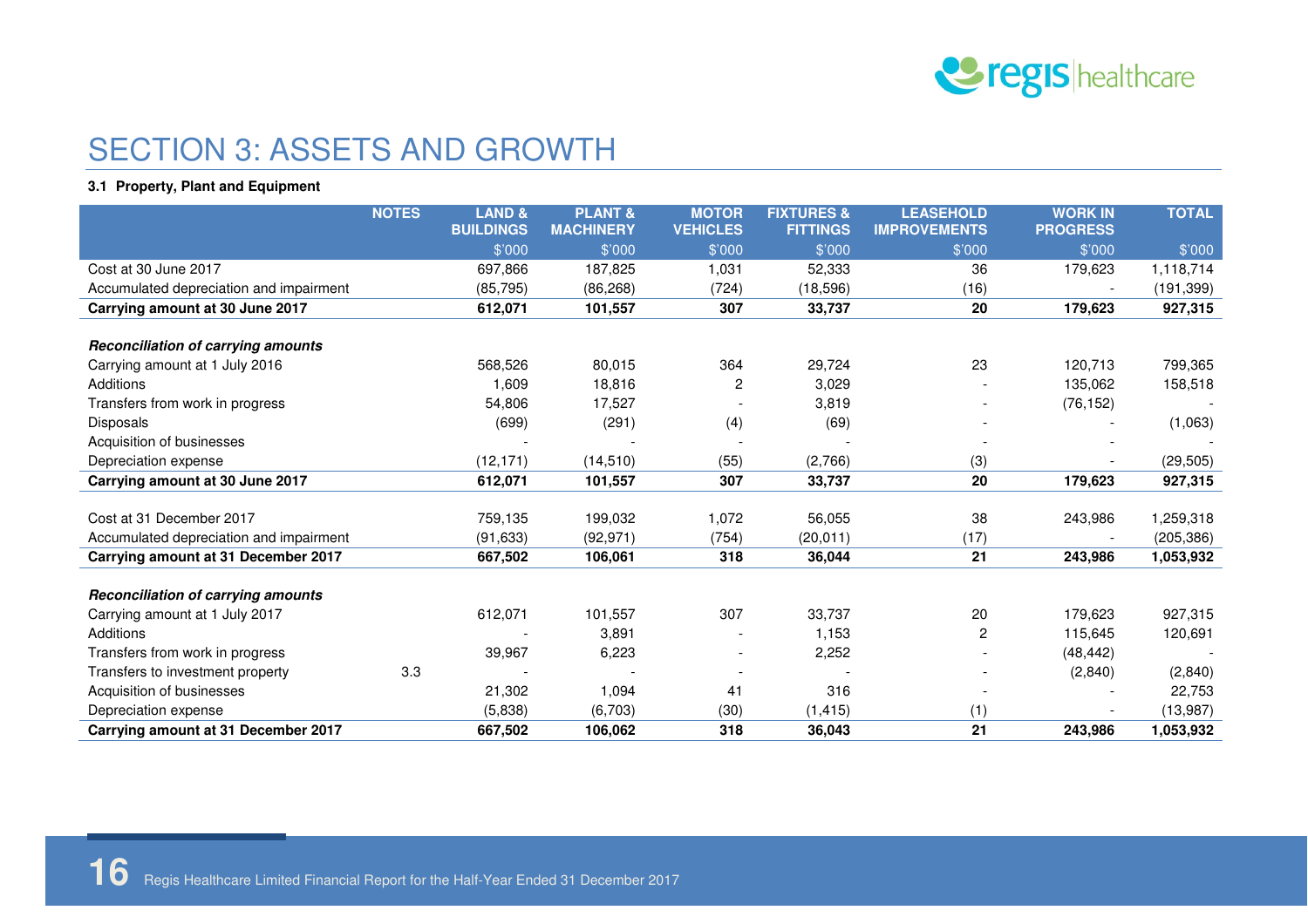

#### **3.2 Business Combinations**

Business combinations are accounted for using the acquisition method. The cost of an acquisition is measured as the aggregate of the consideration transferred, measured at acquisition date fair value. Acquisition costs incurred are expensed and included in other expenses.

When the Group acquires a business, it assesses the financial assets acquired and financial liabilities assumed for appropriate classification and designation in accordance with the contractual terms, economic circumstances and pertinent conditions as at the acquisition date.

Goodwill is initially measured at cost, being the excess of the aggregate of the consideration transferred over the net identifiable assets acquired and liabilities assumed. If this consideration is lower than the fair value of the net assets of the business acquired, the Group reassesses whether it has correctly identified all of the assets acquired and all of the liabilities assumed. If the assessment still results in an excess of the fair value of net assets acquired over the aggregate consideration, then the gain is recognised in the profit or loss.

Following initial recognition, goodwill is measured at cost less any accumulated impairment losses. For the purpose of impairment testing, goodwill acquired in a business combination is allocated to the Group's cash generating units that are expected to benefit from the combination.

#### **Acquisition of Presbyterian Care Tasmania**

On 1 August 2017, the Group acquired three aged care facilities located in Hobart and Launceston, comprising 287 aged care places. The acquisition also included a small retirement village and some home care packages. The group has acquired the business in line with its growth strategy.

The provisional fair value of the identifiable assets acquired and liabilities assumed as at the date of acquisition are set out in the following table:

|                                                                     | \$'000 |
|---------------------------------------------------------------------|--------|
| <b>Fair Value of Identifiable Net Assets</b>                        |        |
| Cash and cash equivalents                                           | 8      |
| Property, plant & equipment                                         | 22,753 |
| Operational places                                                  | 7,175  |
| <b>Investment Property</b>                                          | 782    |
| Deferred tax assets                                                 |        |
| <b>Total Assets</b>                                                 | 30,718 |
|                                                                     |        |
| Refundable accommodation deposits (RADs)                            | 18,348 |
| Independent living unit and apartment (ILU/ILA) entry contributions | 370    |
| Trade and other payables                                            | 734    |
| Provisions                                                          | 1,988  |
| Deferred tax liabilities                                            | 2.584  |
| <b>Total Liabilities</b>                                            | 24,024 |
| Fair value of identifiable net assets                               | 6,694  |
| Goodwill arising on acquisition                                     | 25,110 |
| <b>Purchase consideration transferred</b>                           | 31,804 |
|                                                                     |        |
| Cost of the combination:                                            |        |
| Cash paid                                                           | 31,804 |
| Total cost of the combination                                       | 31,804 |
|                                                                     |        |

Direct acquisition costs (included in administration expenses) 3,285

The cash consideration was \$31,804,000. Acquisition related costs of \$3,285,000 incurred as part of this transaction included Government charges, professional fees and legal expenses.

The goodwill recognised on this acquisition is primarily attributed to the expected synergies and other benefits from combining the assets and activities with those of the Group.

Due to the acquisition taking place on 1 August 2017, the initial accounting for the business combination is provisional, based on information available at reporting date.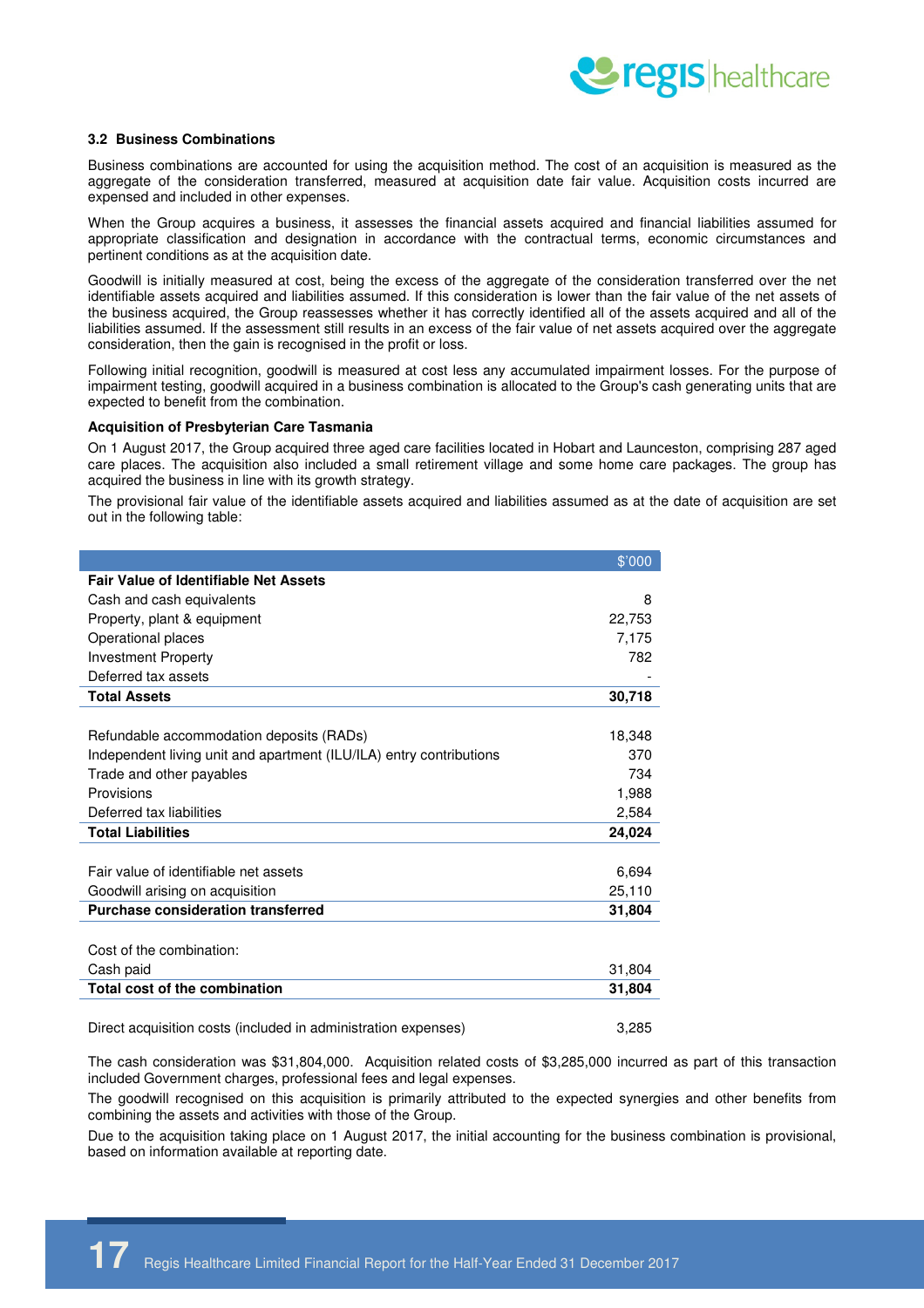

#### **3.3 Investment Property**

|                              | 31 DEC  | <b>30 JUN</b> |
|------------------------------|---------|---------------|
|                              | 2017    | 2017          |
|                              | \$'000  | \$'000        |
| Retirement living properties | 117.259 | 115,043       |
| Assets under construction    | 9.328   | -             |
| Total investment property    | 126.587 | 115,034       |

|                                              | <b>31 DEC</b><br>2017<br>\$'000 | <b>30 JUN</b><br>2017<br>\$'000 |
|----------------------------------------------|---------------------------------|---------------------------------|
| <b>Reconciliation of carrying amounts</b>    |                                 |                                 |
| Carrying amount at 1 July 2017               | 115.034                         | 113,043                         |
| Acquisitions from business combinations      | 782                             |                                 |
| Transfers from property, plant and equipment | 2,840                           |                                 |
| Additions                                    | 6.854                           | 1.991                           |
| Change in fair value                         | 1.077                           | -                               |
| Carrying amount at 31 December 2017          | 126.587                         | 115,034                         |

Investment property relates to interests in retirement villages (comprising independent living units and apartments) and retirement village development sites.

Investment property is initially measured at cost, including transaction costs and subsequently at fair value with any change therein recognised in profit or loss.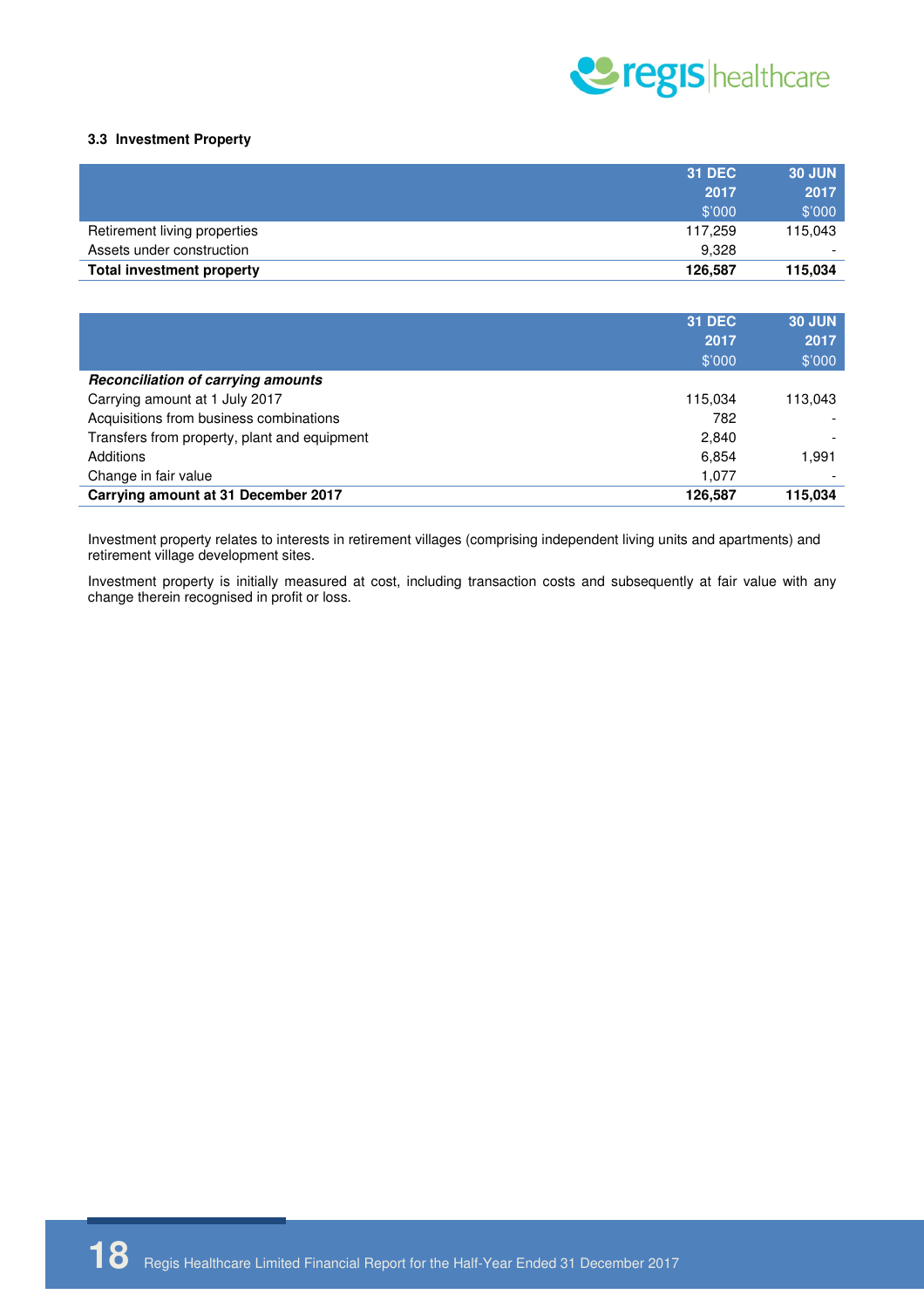

## SECTION 4: OPERATING ASSETS & LIABILITIES

#### **4.1 Cash and Cash Equivalents**

|                                                                                  |               | <b>ADJUSTED</b> |
|----------------------------------------------------------------------------------|---------------|-----------------|
|                                                                                  | <b>31 DEC</b> | <b>31 DEC</b>   |
|                                                                                  | 2017          | 2016            |
|                                                                                  | \$'000        | \$'000          |
| Reconciliation of the net profit after tax to the net cash flows from operations |               |                 |
| Net profit                                                                       | 27,875        | 31,639          |
| <b>Non-Cash items</b>                                                            |               |                 |
| Depreciation of non-current assets                                               | 13,987        | 13,160          |
| RAD/bond retention and deferred management fee income                            | (4,693)       | (5, 334)        |
| Other non-cash items                                                             | (507)         | 432             |
| <b>Changes in assets and liabilities</b>                                         |               |                 |
| (Increase)/decrease in trade and other receivables                               | 753           | 516             |
| (Increase)/decrease in inventory                                                 | (65)          | (30)            |
| (Increase)/decrease in prepayments and other financial assets                    | (673)         | (3,587)         |
| (Increase)/decrease in deferred taxes                                            | 1,801         | 2,107           |
| (Decrease)/increase in income tax payable                                        | (3, 475)      | (3,630)         |
| (Decrease)/increase in trade and other payables                                  | 31,761        | 34,452          |
| (Decrease)/increase in RADs, accommodation bonds and ILU/ILA entry contributions | 23,205        | 46,537          |
| (Decrease)/increase in provisions                                                | 1,316         | 2,070           |
| Net cash flow from operating activities                                          | 91,285        | 118,332         |
|                                                                                  |               |                 |
| <b>Reconciliation of cash</b>                                                    |               |                 |
| Cash at bank                                                                     | 45,639        | 53,505          |
| Cash on hand                                                                     | 125           | 105             |
| <b>Total Cash and cash equivalents</b>                                           | 45,764        | 53,610          |
|                                                                                  |               |                 |

#### **4.2 Trade and Other Payables**

| Total trade and other payables<br>110.246 | 63,128      |
|-------------------------------------------|-------------|
| Fees received in advance<br>35.524        | 3.321       |
| Deferred revenue<br>4.460                 | 4,328       |
| Other payables<br>62.745                  | 45.054      |
| Trade payables<br>7.517                   | 10.425      |
| \$'000                                    | \$'000      |
| 31 DEC 2017                               | 30 JUN 2017 |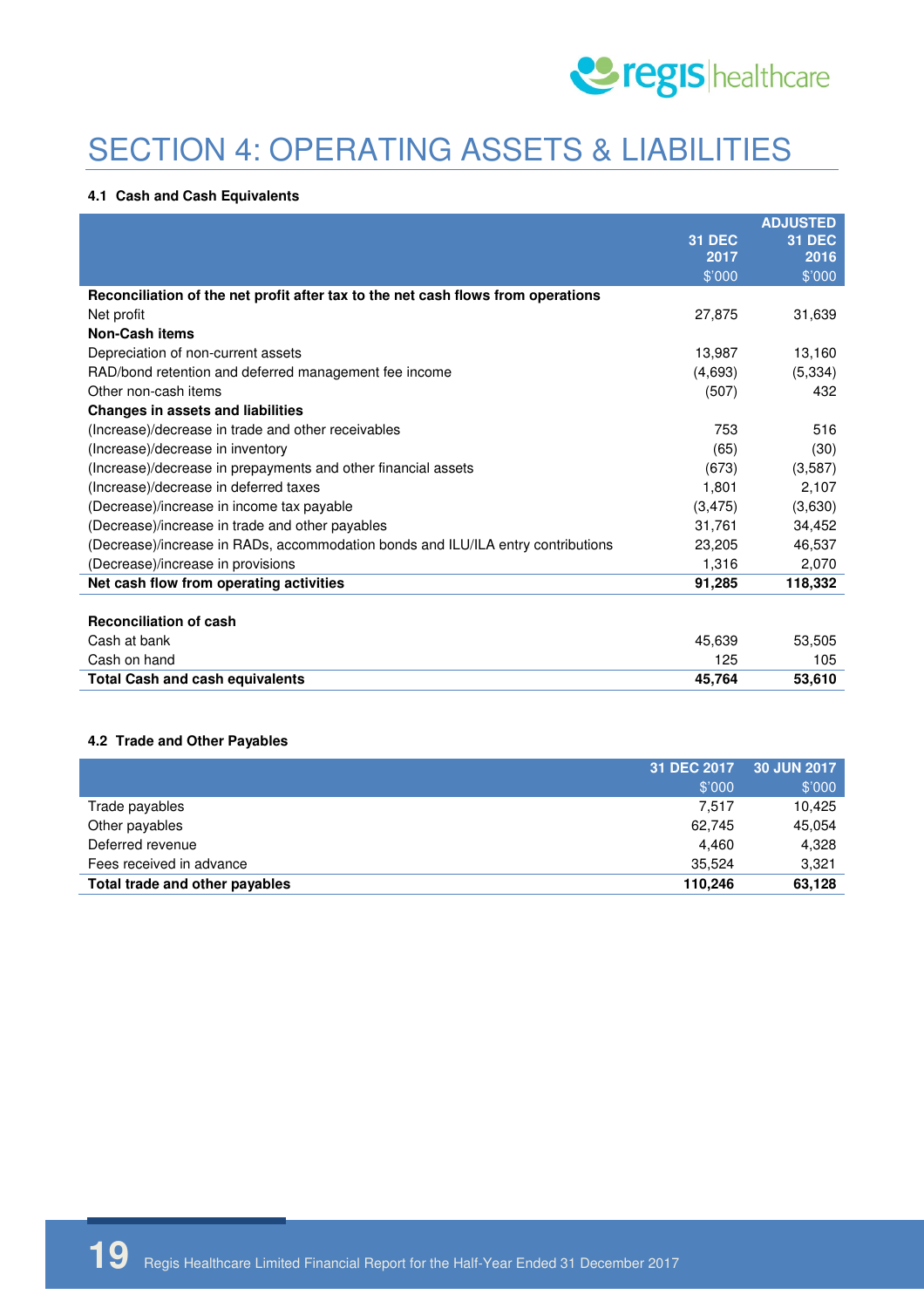

# SECTION 5: CAPITAL STRUCTURE & FINANCING

#### **5.1 Other financial assets and liabilities**

|                                                                     | 31 DEC 2017 | 30 JUN 2017 |
|---------------------------------------------------------------------|-------------|-------------|
|                                                                     | \$'000      | \$'000      |
| Interest rate swaps                                                 | 158         | 180         |
| <b>Total other financial assets</b>                                 | 158         | 180         |
|                                                                     |             |             |
| Refundable accommodation deposits (RADs)                            | 906,834     | 869,600     |
| Independent living unit and apartment (ILU/ILA) entry contributions | 47,095      | 47.099      |
| Interest rate swaps                                                 | -           |             |
| <b>Total other financial liabilities</b>                            | 953,929     | 916,699     |

#### **Interest rate swaps**

Interest rate swaps are initially recognised at fair value on the date the contract is entered into and are subsequently remeasured at fair value at reporting date. The fair values of interest rate swap contracts are determined by reference to market values for similar instruments.

The Group designates interest rate swaps as cash flow hedge relationships. The effective portion of changes in the fair value of these derivatives is recognised in equity. The gain or loss relating to the ineffective portion is recognised immediately in profit or loss.

Amounts accumulated in equity are transferred to profit or loss in the periods when the hedged item affects profit or loss (for instance when the forecast sale that is hedged takes place). When a hedging instrument expires or is sold, or when a hedge no longer meets the criteria for hedge accounting, any cumulative gain or loss existing in equity at that time remains in equity and is recognised when the forecast transaction is ultimately recognised in the Consolidated Statement of Profit or Loss and Other Comprehensive Income. When a forecast transaction is no longer expected to occur, the cumulative gain or loss that was reported in equity is immediately transferred to the Consolidated Statement of Profit or Loss and Other Comprehensive Income.

The terms of the interest rate swap match the terms of the expected highly probable forecast transactions. As a result, there is no hedge ineffectiveness to be recognised in profit or loss.

#### **Refundable accommodation deposits (RADs)**

A refundable accommodation deposit (RAD) is a non-interest bearing deposit paid or payable to an Approved Provider by a resident for the resident's accommodation in an aged care facility. Prior to 1 July 2014, lump sum refundable accommodation deposits were referred to as accommodation bonds.

RADs are recognised initially at fair value and subsequently measured at amortised cost using the effective interest rate method. Due to the short term nature of RADs, their carrying value is assumed to approximate their fair value.

Prior to 1 July 2014, accommodation bonds were not payable by residents paying a high care accommodation payment. From 1 July 2014, under the Living Longer Living Better reforms, residents can choose to pay a full lump sum (RAD), a regular rental-type payment called a 'daily accommodation payment' (DAP), or a combination of both.

Accommodation bond balances are reduced by annual retention fees charged in accordance with the Aged Care Act, 1997. However, retention fees are not applicable to post 1 July 2014 for RADs.

RAD refunds are guaranteed by the Federal Government under the prudential standards legislation.

Providers are required to have sufficient liquidity to ensure they can refund RAD balances as they fall due in the following twelve months. Providers are also required to implement and maintain a liquidity management strategy.

As there is no unconditional right to defer payment for 12 months, RAD liabilities are recorded as current liabilities.

The RAD liability is spread across a large portion of the resident population and therefore the repayment of individual balances that make up the current balance will be dependent upon the actual tenure of individual residents. Tenure can be more than ten years but averages approximately three years. Usually (but not always), when an existing RAD is repaid it is replaced by a new RAD from an incoming resident, usually of a higher amount.

#### **Independent living unit and apartment (ILU/ILA) entry contributions**

Entry contributions relate to independent living unit and apartment residents. ILU/ILA entry contributions are non interest bearing and are recognised at fair value through profit and loss with resulting fair value adjustments recognised in profit or loss. Fair value is the amount payable on demand and is measured at the principal amount plus the residents' share of any increases in the market value of the occupied ILU/ILAs (for contracts that contain a capital gain share clause) less deferred management fees contractually accruing up to reporting date. Sensitivity analyses on reasonably plausible changes to market value do not significantly affect fair value.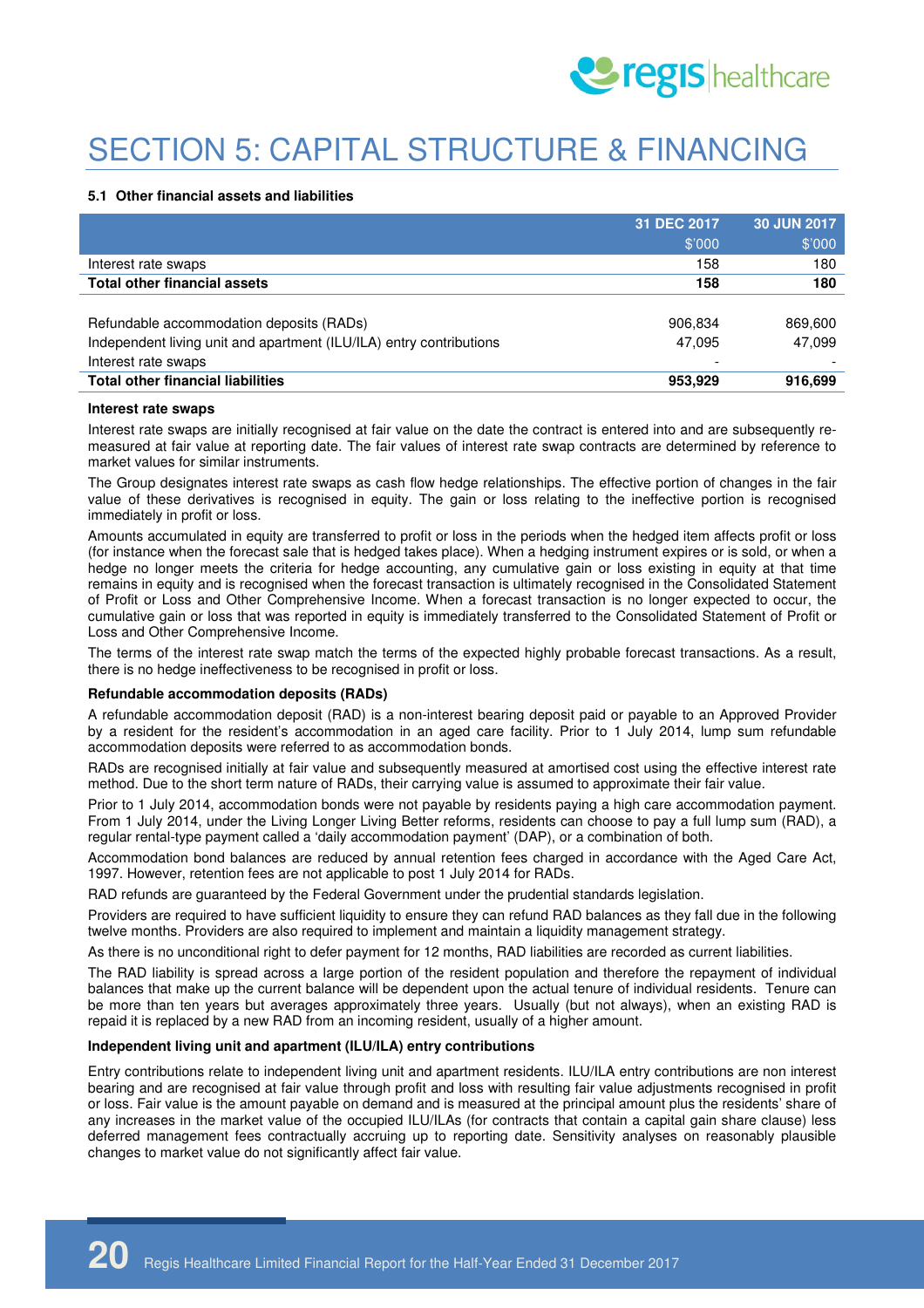

#### **5.1 Other financial assets and liabilities (continued)**

#### **Independent living unit and apartment (ILU/ILA) entry contributions (continued)**

Contributions are presented inclusive of the residents' share of any increases in market value of the ILU/ILA to reporting date and net of deferred management fees contractually accrued to reporting date and other amounts owing by residents, which are deducted from the loan on repayment following the residents' departure. Entry contributions are settled after a resident vacates the property and the terms and conditions are governed by applicable state based Retirement Village Acts.

#### **5.2 Fair value of financial instruments**

The financial instruments included in the Consolidated Statement of Financial Position are measured at either fair value or amortised cost. The measurement of this fair value may in some cases be subjective and may depend on the inputs used in the calculations. The different valuation methods available can be classified into hierarchies and are described below:

- Level 1 Quoted (unadjusted) market prices in active markets for identical assets and liabilities
- Level 2 Valuation techniques for which the lowest level input that is significant to the fair value measurement is directly or indirectly observable
- Level 3 Valuation techniques for which the lowest level input that is significant to the fair value measurement is unobservable.

The following table sets out the financial instruments included in the Consolidated Statement of Financial Position at Fair Value.

|                                                           |              | <b>TOTAL</b>  | <b>LEVEL1</b>  | <b>LEVEL 2</b> | <b>LEVEL 3</b> |
|-----------------------------------------------------------|--------------|---------------|----------------|----------------|----------------|
|                                                           | <b>NOTES</b> | \$'000        | \$'000         | \$'000         | \$'000         |
| 31 December 2017                                          |              |               |                |                |                |
| Assets and liabilities measured at fair value             |              |               |                |                |                |
| Interest rate swaps                                       | 5.1          | 158           |                | 158            |                |
| Independent living unit and apartment entry contributions | 5.1          | (47,095)      |                | (47,095)       |                |
| <b>Investment Property</b>                                | 3.3          | 126,587       |                |                | 126,587        |
| Assets and liabilities for which fair value is disclosed  |              |               |                |                |                |
| Borrowings (i)                                            |              | (361, 467)    | -              | (361, 467)     |                |
| Refundable accommodation deposits (RADs)                  | 5.1          | (906,834)     |                | (906, 834)     |                |
| Total                                                     |              | (1, 188, 651) |                | (1,315,238)    | 126,587        |
| 30 June 2017                                              |              |               |                |                |                |
| Assets and liabilities measured at fair value             |              |               |                |                |                |
| Interest rate swaps                                       | 5.1          | 180           |                | 180            |                |
| Independent living unit and apartment entry contributions | 5.1          | (47,099)      |                | (47,099)       |                |
| <b>Investment Property</b>                                | 3.3          | 115,034       |                |                | 115,034        |
| Assets and liabilities for which fair value is disclosed  |              |               |                |                |                |
| <b>Borrowings</b>                                         |              | (255,000)     |                | (255,000)      |                |
| Refundable accommodation deposits (RADs)                  | 5.1          | (869,600)     |                | (869, 600)     |                |
| Total                                                     |              | (1,056,485)   | $\blacksquare$ | (1, 171, 519)  | 115,034        |

(i) Under its syndicated bank facilities, the Group has access to a revolving credit facility and bank guarantee facility. Of these facilities, \$295,000,000 matures in July 2020, \$150,000,000 matures in May 2021 and \$70,000,000 matures in July 2022. As at 31 December 2017 a total of \$145,750,000 of the Group's revolving credit facility remains undrawn.

The carrying value of financial assets and liabilities is recognised at amortised cost in the financial statements approximate their fair value.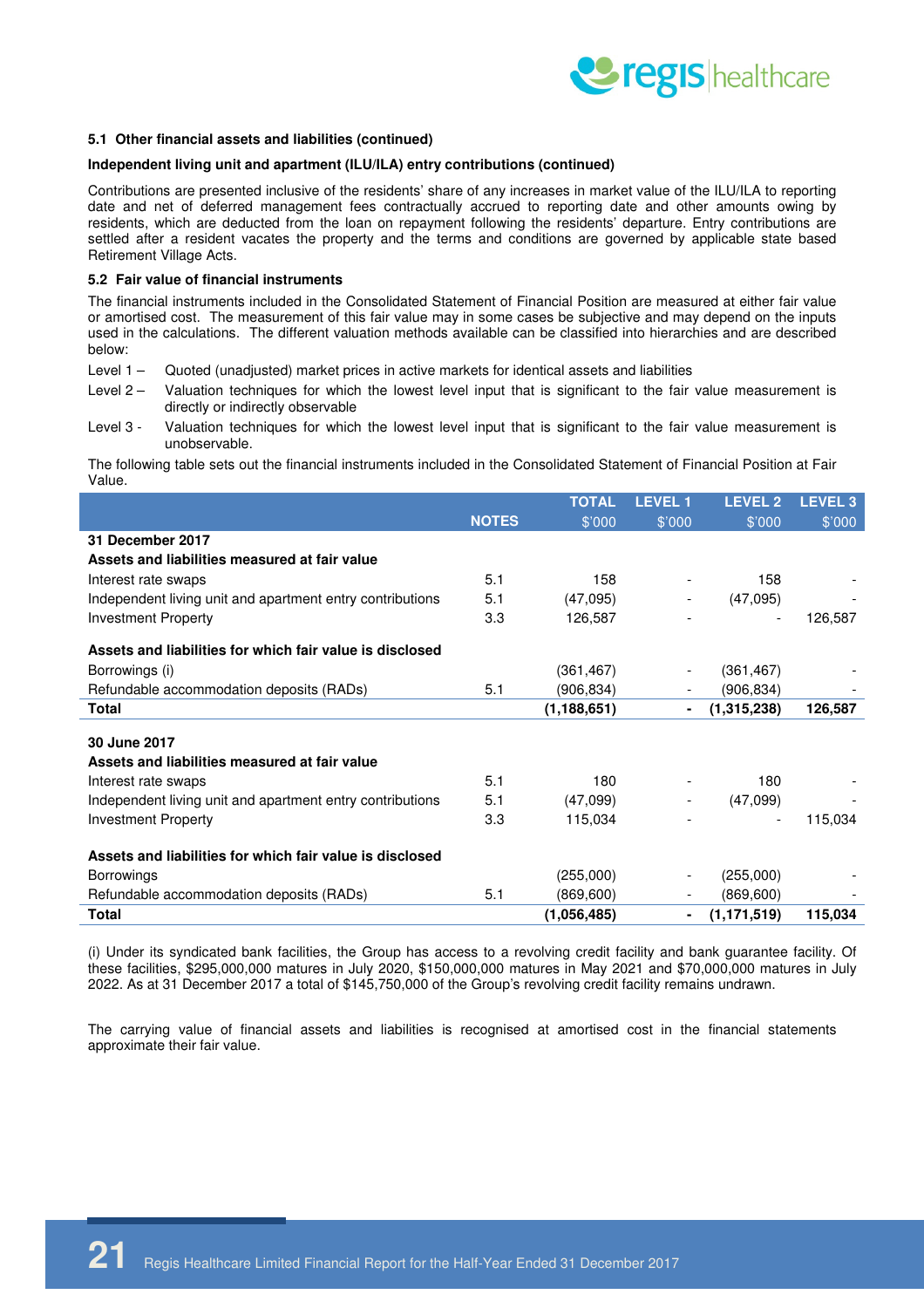

#### **5.3 Commitments**

#### **Expenditure commitments**

|                                                                    | 31 DEC 2017<br>\$'000 | 30 JUN 2017<br>\$'000 |
|--------------------------------------------------------------------|-----------------------|-----------------------|
| Capital expenditure commitments                                    |                       |                       |
| Contractual commitments for building works at aged care facilities | 52.517                | 154.684               |
|                                                                    |                       |                       |

#### **Capital expenditure commitments**

Contractual commitments at period end relate to ongoing development activity.

#### **5.4 Contingencies**

| 31 DEC 2017              | <b>30 JUN 2017</b> |
|--------------------------|--------------------|
| \$'000                   | \$'000             |
| 6,250<br>Bank guarantees | 7,390              |

#### **5.5 Issued Capital**

Movements in ordinary shares on issue are as follows:

|                |              |                  | <b>NUMBER OF</b> |         |
|----------------|--------------|------------------|------------------|---------|
|                | <b>NOTES</b> | <b>DATE</b>      | <b>SHARES</b>    | \$'000' |
| Balance        |              | 30 June 2017     | 300,358,466      | 272.221 |
| Share issue    | (i)          | 8 September 2017 | 140.902          | 472     |
| Share issue    |              | 18 December 2017 | 35.151           | 129     |
| <b>Balance</b> |              | 31 December 2017 | 300,534,519      | 272.822 |

(i) Performance Rights with a grant date fair value of \$3.35 were exercised during the period.

#### **5.6 Dividends**

#### **Dividends on ordinary shares paid or provided for**

During the half-year ended 31 December 2017, the following dividend was declared and paid in relation to the financial year ended 30 June 2017.

|                                                                             | 31 DEC 2017 |
|-----------------------------------------------------------------------------|-------------|
|                                                                             | \$'000'     |
| Final 2017 Dividend: 10.04 cents per share, 100% franked (2016: 5.94 cents) | 30.156      |
| <b>Total Dividends</b>                                                      | 30.156      |

#### **Proposed dividends on ordinary shares (unrecognised)**

Interim 2018 dividend: 9.28 cents per share, 100% franked (2017: 10.30 cents per share, 100% franked) 27,875

Proposed dividends on ordinary shares are subject to approval and are not recognised as a liability as at 31 December 2017.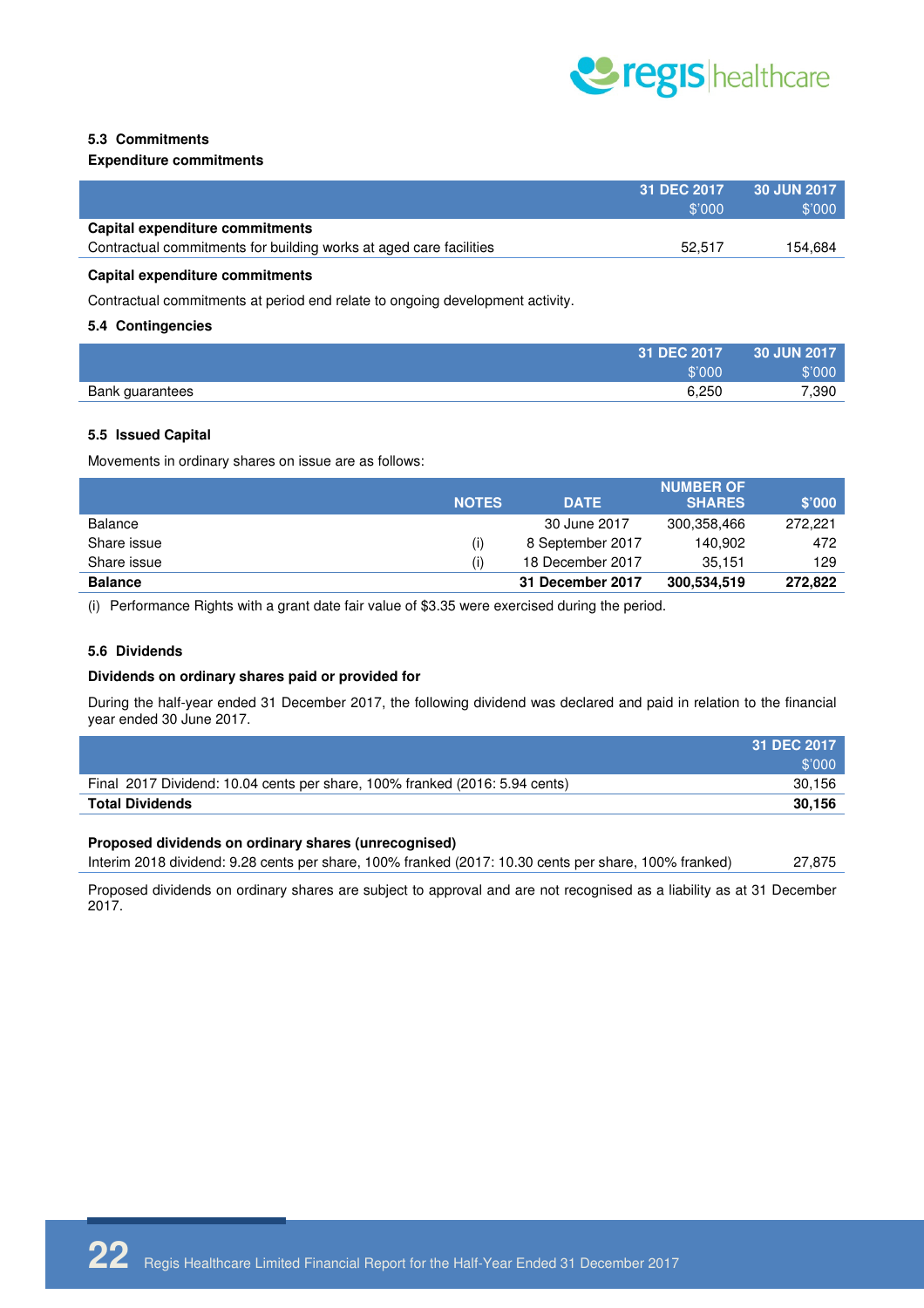

## SECTION 6: OTHER ITEMS

#### **6.1 Events after the Balance Sheet Date**

No matters or circumstances have arisen since the end of the period which significantly affected or may significantly affect the operations of the Group, the results of those operations, or the state of affairs of the Group in future periods.

#### **6.2 Prior year change in accounting policy**

The Group's half year report for the period ended 31 December 2016 was prepared using the cost method of valuing investment property (consisting primarily of retirement living properties), whereby, after initial recognition, investment property was carried at cost less accumulated depreciation and accumulated impairment losses.

Following a voluntary change in accounting policy, the Group's annual financial report for the year ended 30 June 2017 was prepared using the revaluation method of valuing investment property whereby, after initial recognition, investment property is measured at fair value at the date of revaluation.

The Group has applied the revaluation method retrospectively and certain comparative amounts disclosed in the financial report for the half year ended 31 December 2017 have been adjusted from the corresponding amounts disclosed in the Group's financial report for the half year ended 31 December 2016 as shown in the table below:

|                                                 | 31 DEC 16<br><b>FINANCIAL</b><br><b>REPORT</b><br>\$'000 | <b>ADJUSTMENT</b><br>\$'000 | 31 DEC 17<br><b>FINANCIAL</b><br><b>REPORT</b><br>\$'000 |  |  |
|-------------------------------------------------|----------------------------------------------------------|-----------------------------|----------------------------------------------------------|--|--|
| As at and for the period ended 31 December 2016 |                                                          |                             |                                                          |  |  |
| Depreciation                                    | (14,170)                                                 | 1,010                       | (13, 160)                                                |  |  |
| Income tax expense                              | (13,290)                                                 | (303)                       | (13, 593)                                                |  |  |
| Net profit after tax                            | 30,932                                                   | 707                         | 31,639                                                   |  |  |
| Retained earnings                               | 12,886                                                   | (2,796)                     | 10,090                                                   |  |  |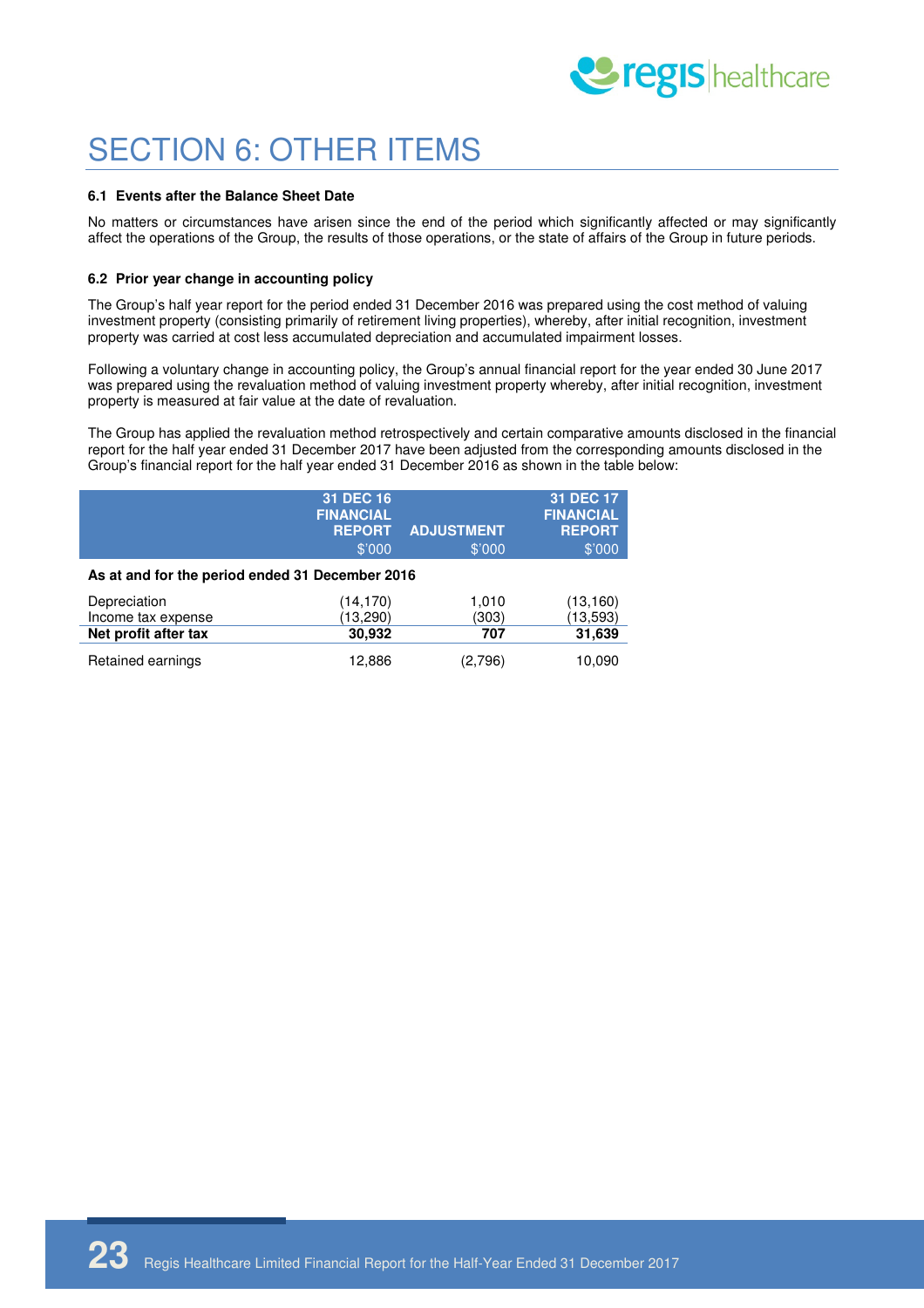

### DIRECTORS' DECLARATION

In accordance with a resolution of the directors of Regis Healthcare Limited, I state that:

- 1. In the opinion of the directors:
	- (a) The interim financial statements and notes of Regis Healthcare Limited are in accordance with the Corporations Act 2001, including:
		- (i) giving a true and fair view of the consolidated entity's financial position as at 31 December 2017 and of its performance for the half-year ended on that date; and
		- (ii) complying with Australian Accounting Standard AASB 134 Interim Financial Reporting and the Corporations Regulations 2001.
	- (b) there are reasonable grounds to believe that the Company will be able to pay its debts as and when they become due and payable.
- 2. This declaration has been made in accordance with a resolution of directors.

On behalf of the Board

1 X (br)

Mark A Birrell Chairman Melbourne, 23 February 2018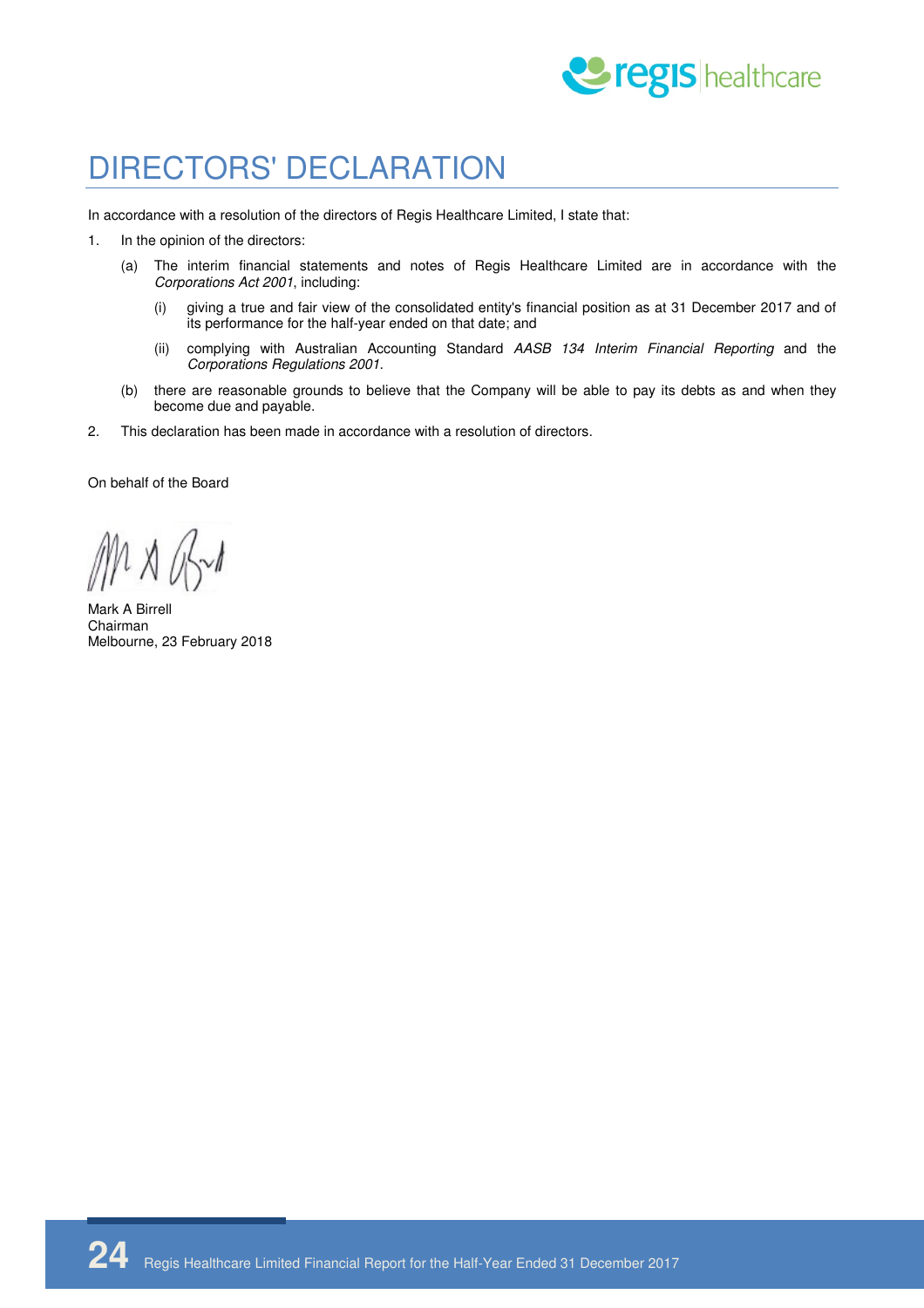

Ernst & Young 8 Exhibition Street Melbourne VIC 3000 Australia GPO Box 67 Melbourne VIC 3001

Tel: +61 3 9288 8000 Fax: +61 3 8650 7777 ey.com/au

### **Independent Auditor's Review Report to the Members of Regis Healthcare Limited**

### **Report on the Half-Year Financial Report**

#### **Conclusion**

We have reviewed the accompanying half-year financial report of Regis Healthcare Limited (the Company) and its subsidiaries (collectively the Group), which comprises the consolidated statement of financial position as at 31 December 2017, the consolidated statement of comprehensive income, consolidated statement of changes in equity and consolidated statement of cash flows for the halfyear ended on that date, notes comprising a summary of significant accounting policies and other explanatory information, and the directors' declaration.

Based on our review, which is not an audit, nothing has come to our attention that causes us to believe that the half-year financial report of the Group is not in accordance with the *Corporations Act 2001*, including:

- a) giving a true and fair view of the consolidated financial position of the Group as at 31 December 2017 and of its consolidated financial performance for the half-year ended on that date; and
- b) complying with Accounting Standard AASB 134 *Interim Financial Reporting* and the *Corporations Regulations 2001*.

#### Directors' Responsibility for the Half-Year Financial Report

The directors of the company are responsible for the preparation of the half-year financial report that gives a true and fair view in accordance with Australian Accounting Standards and the *Corporations Act 2001* and for such internal controls as the directors determine is necessary to enable the preparation of the half-year financial report that is free from material misstatement, whether due to fraud or error.

#### Auditor's Responsibility

Our responsibility is to express a conclusion on the half-year financial report based on our review. We conducted our review in accordance with Auditing Standard on Review Engagements ASRE 2410 *Review of a Financial Report Performed by the Independent Auditor of the Entity*, in order to state whether, on the basis of the procedures described, anything has come to our attention that causes us to believe that the half-year financial report is not in accordance with the *Corporations Act 2001* including: giving a true and fair view of the Group's consolidated financial position as at 31 December 2017 and its consolidated financial performance for the half-year ended on that date; and complying with Accounting Standard AASB 134 *Interim Financial Reporting* and the *Corporations Regulations 2001*. As the auditor of the Group, ASRE 2410 requires that we comply with the ethical requirements relevant to the audit of the annual financial report.

A review of a half-year financial report consists of making enquiries, primarily of persons responsible for financial and accounting matters, and applying analytical and other review procedures. A review is substantially less in scope than an audit conducted in accordance with Australian Auditing Standards and consequently does not enable us to obtain assurance that we would become aware of all significant matters that might be identified in an audit. Accordingly, we do not express an audit opinion.